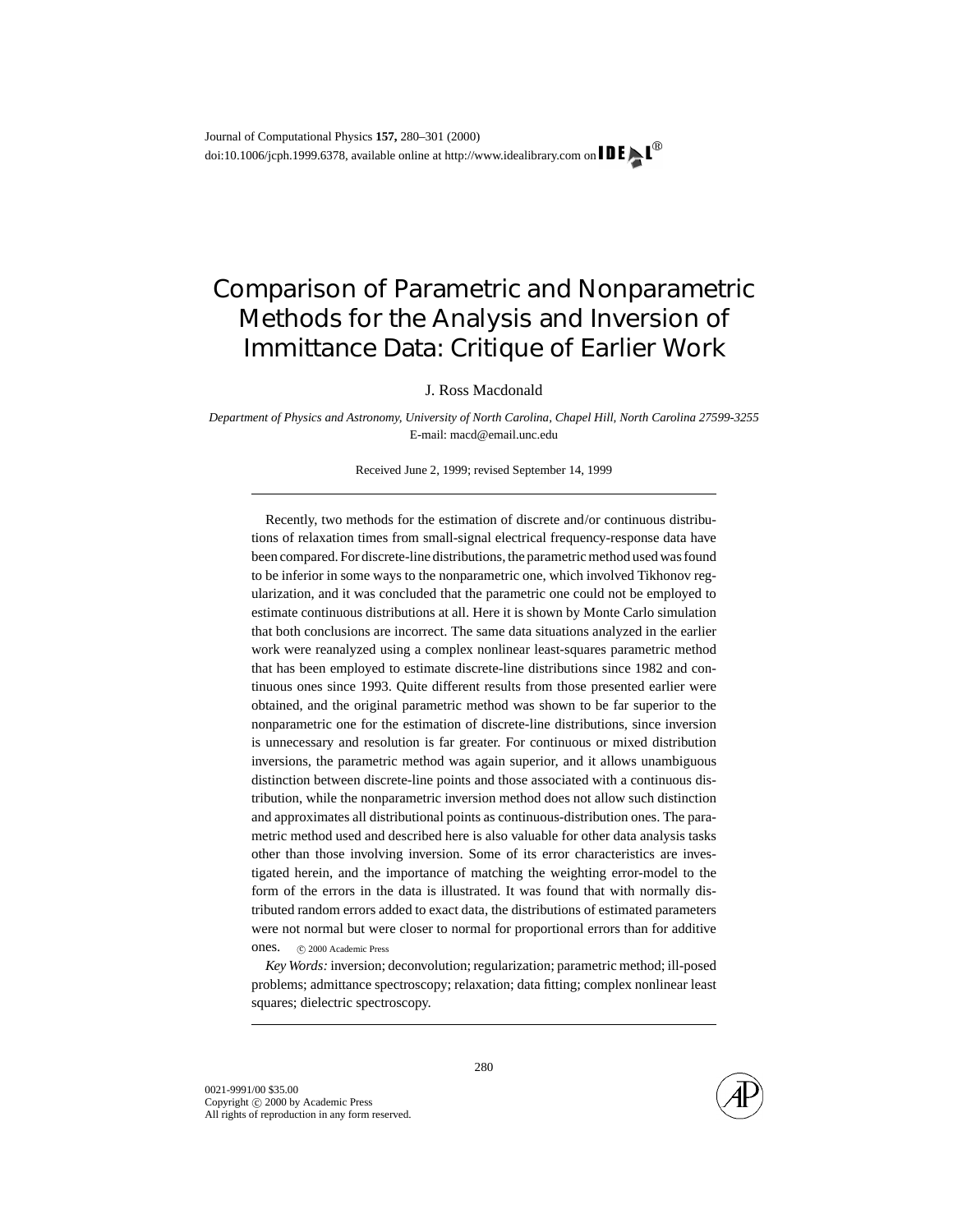## **1. INTRODUCTION**

For 10 years or more, two different methods have been used for inverting small-signal AC admittance data to obtain estimates of spectra, such as the deep trapping levels in a Schottky barrier or the relaxation-time distribution associated with the processes leading to the measured response. The frequency-response data considered here may involve discrete lines only, a continuous distribution, or a combination of both. One of the two deconvolution methods involves the use of Tikhonov regulation [1], and the other uses complex nonlinear least-squares fitting (CNLS) of an appropriate model [2–10]. Recently Maier, Winterhalter, and their associates have published three papers [11–13] dealing with the analysis of admittance data by a nonlinear Tikhonov regularization method (NTRM): termed by them a nonparametric method. The alternate CNLS parametric method (PM) developed by the present author [4] is mentioned in [11–13], briefly described in [12], and discussed, applied, and apparently compared in [13] to NTRM results for both simulated and experimental noisy admittance data, the latter for semi-insulating GaAs Schottky diodes. A list of acronym definitions is included at the end of this work.

The detailed comparisons of the usefulness of the NTRM and PM approaches carried out in [13] using Monte Carlo analysis of data with fairly low noise indicated that the NTRM was greatly superior to the PM for the inversion of a continuous distribution of relaxation times (DRT) and, as well, for a composite distribution containing three discrete lines and a continuous DRT. For the estimation of a DRT involving only three discrete lines, the PM results were superior except for uncertainty in the determination of the proper number of lines to estimate. Since these results differ greatly from those presented in much prior work using the original PM [4], further fitting and analysis is needed to resolve the differences.

Although the PM used in [13] was introduced by reference to that in [4], thus implying that the method was the same, this was not the case. Therefore, it is important to present DRT estimation results for the three DRT situations defined above using the original PM. Such results and their comparison with the NTRM and PM estimates of [13] are presented below. For easy distinction between the two PM approaches, let PMO denote the original version of [4] and PMW denote that used by Winterhalter *et al*. [13]. A very important unique feature of the PM is that it takes both the strength and position of DRT points as free parameters, not just the strength parameters as in other approaches.

Brief characterizations of the three methods are as follows:

• The NTRM is most appropriate for continuous distributions, although it was used for all three in [13]. Because the regularization term, which tames ill-posedness effects in noisy data, introduces a trade-off between the accuracy of a DRT estimate and its resolution, it rounds off any sharp corners of a distribution which may be present and necessarily represents a discrete DRT line as a much-broadened peak. The NTRM is appropriate when estimation accuracy needs to be sacrificed to obtain many-point high resolution of a continuous distribution.

• In [13] it is stated that "the parametric analysis is only suited for discrete distributions and cannot estimate continuous distributions at all," but the PMW is applied there to all three data situations. It leads to very poor results for continuous and mixed distributions. In addition, these poor results led the authors of [13] to conclude that the PM (actually the PMW) is unable to estimate reliable results for a composite distribution.

• The PMO applies to all three types of DRT situations and, as shown below, yields DRT estimates much superior to those of the NTRM for all three. For discrete lines only,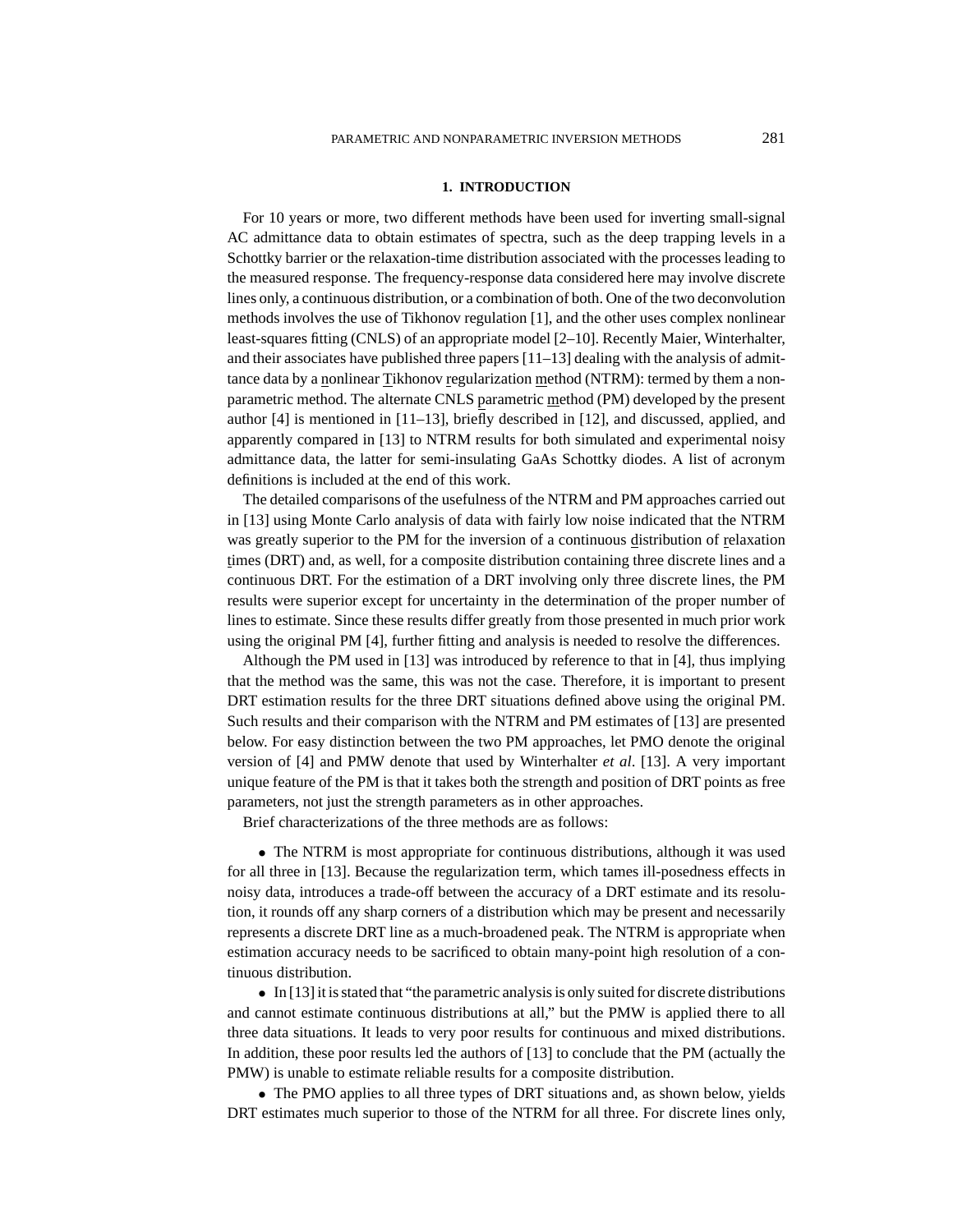there are no noisy-data ill-posed effects, leading to exceptionally accurate, high-resolution DRT estimates with no broadening, even for appreciably noisy data. For continuous and mixed distributions, the PMO yields accurate point estimates of the distribution components and provides an unambiguous way of distinguishing between points associated with discrete lines and those belonging to a continuous distribution [2, 4, 7–10]. For low noise, it can represent sharp-corners without rounding, but as the noise level of experimental data increases, the number, *M*, of highly accurate continuous-DRT point estimates decreases. Thus, the resolution decreases with increasing noise. For large-noise continuous-distribution situations, such a those with relative errors greater than 5%, the NTRM approach is likely to be superior for most purposes.

Comparisons of the results of applying the PMO with those obtained in [13] for the other two approaches are presented below. All the present calculations were carried out with the free immittance-spectroscopy fitting/inversion computer program, LEVM [4, 14, 15]. Detailed discussion of the inversion procedures involved in the PMO and the PMW approaches is presented in the Appendix.

## **2. SIMULATION RESULTS**

## 2.1. *Background*

Figure 1 shows the equivalent circuit used in [12, 13] to represent the Schottky diode and to generate frequency-response data from it. The  $C_i$  and  $R_i$  circuit elements, with  $1 \le i \le M$ , may represent the effect of deep levels, a continuous distribution, or both;  $C_{01}$  is a bulk geometric capacitance; and *R*<sup>01</sup> accounts for non-zero dc conductance. The remaining elements may be identified as arising from electrode/interface effects. It is noteworthy that in his original admittance spectroscopy work, an important precursor of [11–13], Losee [16] did not include the  $R_{01}$ ,  $C_{02}$ ,  $R_{02}$ , and  $R_{03}$  elements of Fig. 1.

For all the present Monte Carlo simulations, we shall follow the procedure of [13] by first generating a simulated data set without added errors and then carrying out 1000 inversions of this set with independent random errors combined with the real and imaginary parts of each original data point for each of the MC replications. As in [13], the original 1000 random error sets were normally distributed with standard deviations of unity and means of zero. Then, from the individual free-parameter estimates of the 1000 inversions and their



**FIG. 1.** Equivalent circuit used in Ref. [13] and herein to model the electrical response of a Schottky diode. The elements  $C_i$  and  $R_i$ , with  $1 \le i \le M$ , are included to represent the effects of deep levels, and are used here to represent discrete lines and/or continuous distributions of relaxation times. The other elements are identified in the text.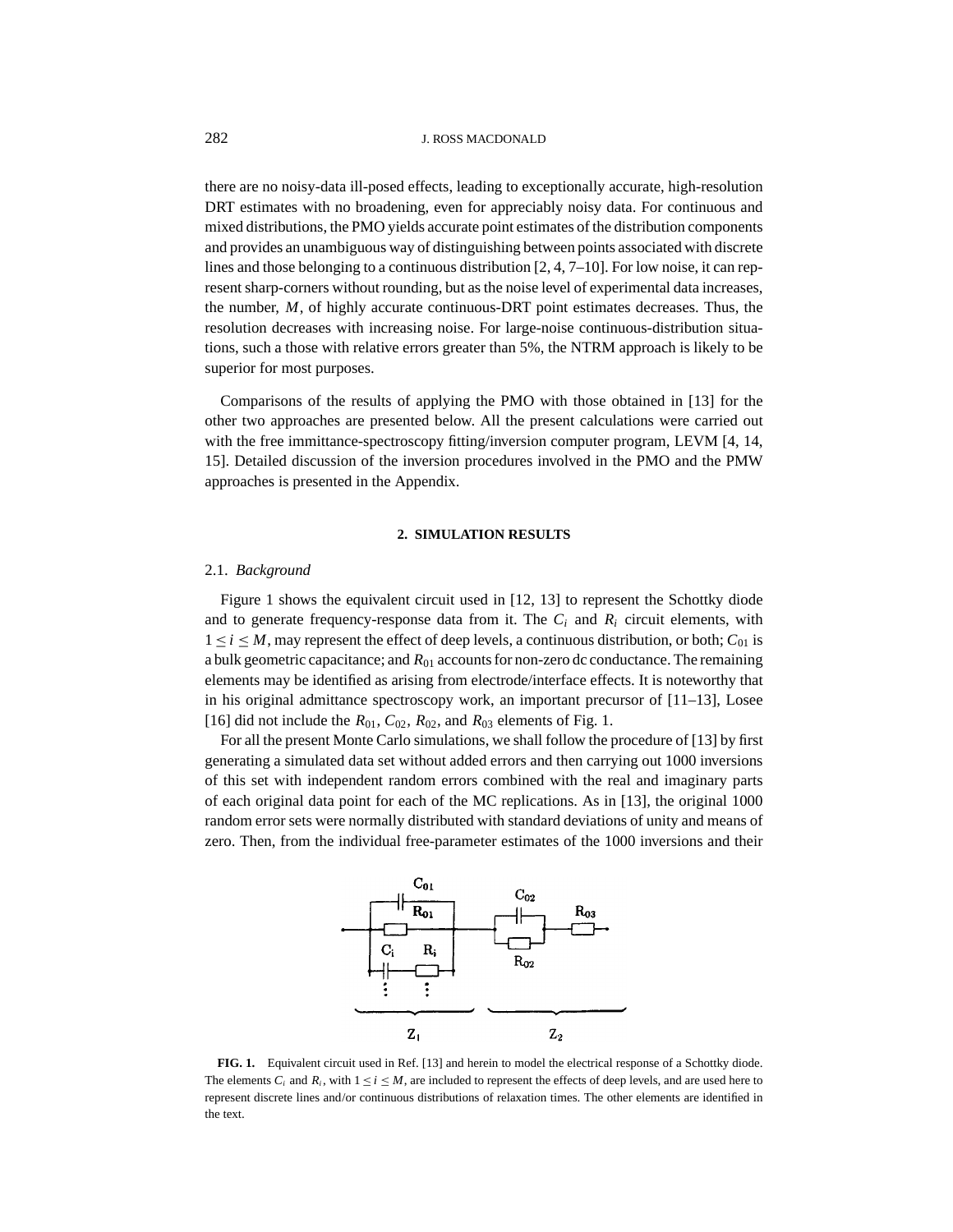relative standard deviations of fit,  $S_F$ , the estimated parameter averages and relative standard deviations of these quantities are calculated. For simplicity  $\langle \rangle$  is signs will be omitted since averages will be obvious.

Although the authors of [13] stated that their additive random errors corresponded "to a relatively constant error of 1%," they did not make it clear whether the 1% error applied to each of their individual data point values separately or to the overall relative standard deviation of the fit. For the first of these possibilities, the Gaussian-distributed random errors to be added are scaled by multiplying them by 0.01 times each individual real-part and imaginary-part data value, while for the second choice, all additive errors are scaled by a constant chosen to produce a value of  $S_F$  close to 0.01, a 1% relative error.

The type of error used is very important because proper analysis should use a weighting that matches as closely as possible the error character of the data. Thus, for the first choice above, proportional errors, one would use proportional weighting, PWT, while for the additive-error choice, unity weighting, UWT, would be appropriate, as demonstrated in Subsection 2.2. Unfortunately, the matter is further confused because the authors of [13] specify the use of PWT in their objective function, as in the earlier work of the author (e.g., [4, 6–10, 14, 15]), but they assume that their simulated experimental errors are relatively constant, an apparent inconsistency unless "relatively constant" meant constant relative to individual data values rather than approximately constant.

Judging from the results in [13], it appears that the authors may possibly have used additive errors rather than proportional ones, at least for their NTRM inversions. Because of this uncertainty, however, most of the present comparisons have been carried out both for additive errors and for proportional ones as well. In  $[13]$ ,  $N$ , the number of frequencies in a data set, was set to the large value of 200 for both NTRM inversions and for the PMW, but for the present PMO analyses, we use  $N = 71$ , for a range of  $\omega_k$  from 1 to 10<sup>7</sup> rad/s with ten points per decade. In both cases, the  $\omega_k$  values involved logarithmically scaled intervals.

The number of DRT points, *M*, is determined during the PM inversion procedure, but the fixed *M* value used in the NTRM analysis is not entirely clear. In [12] it is stated that *M* is at least 100. But in [13], the  $\tau_i$  fixed-relaxation-time points are said to involve constant spacing within the range  $\tau_{min}$ ,  $\tau_{max}$  of the distribution. If one takes  $\tau_{min} \approx 3 \times 10^{-6}$  and  $\tau_{max} \approx 1$  in order to cover most of the range of the full distribution involving three discrete points and a continuous contribution [13] and uses a spacing of  $0.2 \times 10^{-5}$ , required to yield enough points at the low end, then of the order of  $10<sup>6</sup>$  points are required. Such a large value would lead to an extremely underdetermined least-squares situation, one mentioned in [13]. For usual least squares analysis, one wants the number of degrees of freedom to be positive, not the case for such a large number of fixed  $\tau_i$  values. Although the introduction of a regularization term ameliorates this problem, it nevertheless seems likely that in [13] the authors used not more than about 100 fixed  $\tau_i$  values, distributed with equal intervals on a logarithmic scale, certainly not constant spacing.

For the present PMO analyses, define the *i*th DRT point by the pair  $\{e_i, \tau_i\}$ , where  $e_i$  is a normalized strength parameter and  $\tau_i$  specifies the position of the point [4]. For discrete DRT points, take  $e_i = d_i$ , and for points of a continuous DRT set  $e_i = c_i$ , since the discrete character of numerical analysis requires that even a continuous distribution must be defined by a finite number of discrete points. The PMW approach involves only the choice  $e_i = d_i$ , but the PMO may involve general  $\{e_i, \tau_i\}$  pairs, possibly even including a combination of  $d_i$  and  $c_i$  points, a composite DRT. Because both  $e_i$  and  $\tau_i$  parameters are taken free to vary during a PMO CNLS fit, much more accurate results are obtained than if the  $\tau_i$ s were fixed,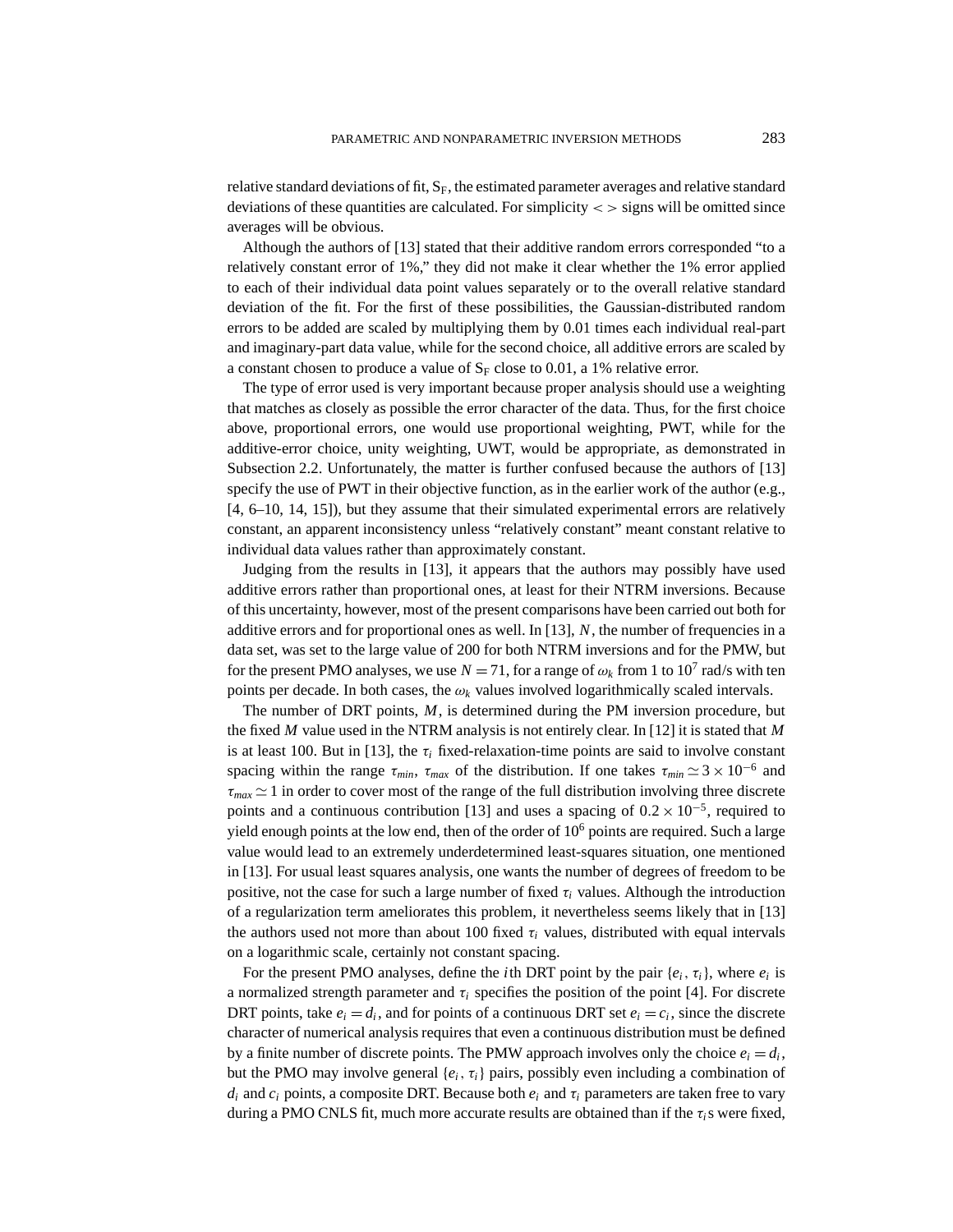and a unique method of distinguishing between discrete DRT lines and continuous DRT points is available, as demonstrated below.

# 2.2. *Three Discrete DRT Pairs and Error-Model Results*

The simulated data sets here involve three  $\{d_i, \tau_i\}$  distribution pairs, with values selected to agree with those of [13], plus all five of the remaining circuit elements of Fig. 1. But because the authors of [13] present their estimated DRT strength parameters in unnormalized form, for ease of comparison we shall do likewise, using the unnormalized strength quantities *hei* in place of the  $e_i$  ones. See the Appendix for their relationship. In [13],  $h_{di}$  is denoted by just  $h_i$  and  $h_{ci}$  by  $\tau_i h(\tau_i)$ . No explicit values of the latter quantity are presented in [13] except in plots. In all the *hei* plots in [13], a scale factor of 10<sup>−</sup><sup>9</sup> has been omitted without explanation, but it does appear in the corresponding plots in [12]. Note that  $\{h_{ci}, \tau_i\}$  represents a discrete point of the  $F(y)$  DRT of Eq. (A.1) when  $F(y)$  represents an unnormalized continuous distribution.

Table I shows some results for the present discrete DRT situation. Scaled exact quantities are shown in the third column and 1000-replication Monte Carlo averages in the other columns. Note that the  $M = 2$  values in column 4 agree poorly with the corresponding exact results (even though most of their estimated relative standard deviations are quite small!), and the  $S_F$  value is appreciably larger than it should be. By contrast, the correct

## **TABLE I**

**Comparison of Monte Carlo Estimated Parameter Values Obtained from Simulated Admittance Data with Three Discrete Deep Levels and the Five Non-distribution Circuit Elements of Fig. 1**

| Row            | Parameter       | Exact          | UFit: $M = 2$            | UFit: $M = 3$        | UFit: $M = 4$        | PFit: $M = 3$ | <b>NTRM</b> |
|----------------|-----------------|----------------|--------------------------|----------------------|----------------------|---------------|-------------|
| A              | $100 S_F$       | $\sim 0$       | 2.26 0.065               | 0.994 0.32           | 1.001 0.32           | 0.998 0.064   | $\sim$ 1    |
| B1             | $10^{10}h_{d1}$ | $\overline{c}$ | $4.87 3 \times 10^{-4}$  | 2 0.0036             | 2 0.0037             | 1.97 0.24     | 1.5 0.13    |
| B <sub>2</sub> | $10^5 \tau_1$   | 1              | $3.06 2 \times 10^{-3}$  | 1 0.0033             | 1 0.0038             | 1.08 0.40     | 1.02 0.2    |
| C <sub>1</sub> | $10^{10}h_{d2}$ | 3              |                          | 3 0.0018             | 3 0.0019             | 3.02 0.11     | 3.3 0.06    |
| C <sub>2</sub> | $10^4 \tau_2$   | 1              |                          | 1 0.0018             | 1 0.0018             | 1.03 0.09     | 0.97 0.41   |
| D <sub>1</sub> | $10^{10}h_{d3}$ | 6              | $6.2912 \times 10^{-4}$  | $6 4 \times 10^{-4}$ | $6 4 \times 10^{-4}$ | 6.02 0.022    | 6.2 0.11    |
| D2             | $10^3 \tau_3$   | 1              | $0.87215 \times 10^{-4}$ | $1 6 \times 10^{-4}$ | $1 6 \times 10^{-4}$ | 1.004 0.018   | 1.000.01    |
| $E_1$          | $10^{12}h_{d4}$ |                |                          |                      | 9.9 1.7              |               |             |
| $E_2$          | $10^9 \tau_4$   |                |                          |                      | 9.8 8.2              |               |             |
| $\Omega$       | $10^{10}C_{01}$ | 1              | 0.72 0.0014              | 1 0.0017             | 0.90 0.18            | 0.989 0.16    | 0.95 0.07   |
| P              | $10^8 G_{01}$   | 1              | 1.05 0.0016              | 1 0.0017             | 1 0.0017             | 1 0.0026      | 0.999 0.002 |
| $\mathbf Q$    | $10^{11}C_{02}$ | 1              | $1.04 2 \times 10^{-4}$  | $1 10^{-4}$          | $1 10^{-4}$          | 1.004 0.018   | 1.006 0.008 |
| R              | $10^{6} G_{02}$ | 1              | $0.987 9 \times 10^{-5}$ | $1 10^{-4}$          | $1 10^{-4}$          | 1.003 0.01    | 1.01 0.005  |
| S              | $10^3 R_{03}$   |                | $1.0000110^{-5}$         | $1 10^{-5}$          | 1 0.0014             | 1 0.0075      | 0.995 0.009 |

*Note.* Results are listed for runs with 1000 samples of additive or proportional independent Gaussiandistributed random errors in both real and imaginary parts of each data set. The Gaussian scale factor for additive errors was  $8.075 \times 10^{-11}$  Farads (UFit results), and that for proportional increments (PFit) was 0.01. Here  $S_F$  is the average relative standard deviation calculated from each set of 1000 replications, and the  $C(F)$ , *G* (mhos), and *R* (ohms) parameters are defined in Fig. 1 with  $G_{0i} = 1/R_{0i}$ . The  $h_{di}$  and  $\tau_i$  dielectric DRT parameters are the Fig. 1 quantities  $C_i$  and  $R_iC_i$ , respectively. The NTRM (nonparametric) results are taken from Ref. [13] and may possibly involve additive errors. A quantity, such as  $q$ , whose exact value is  $q_0$ , shown above without decimal places satisfies  $0.9999q_0 < q < 1.0001q_0$  and is usually appreciably closer. For results shown as A|B, A is the estimated average value and B is the estimated average *relative* standard deviation of A.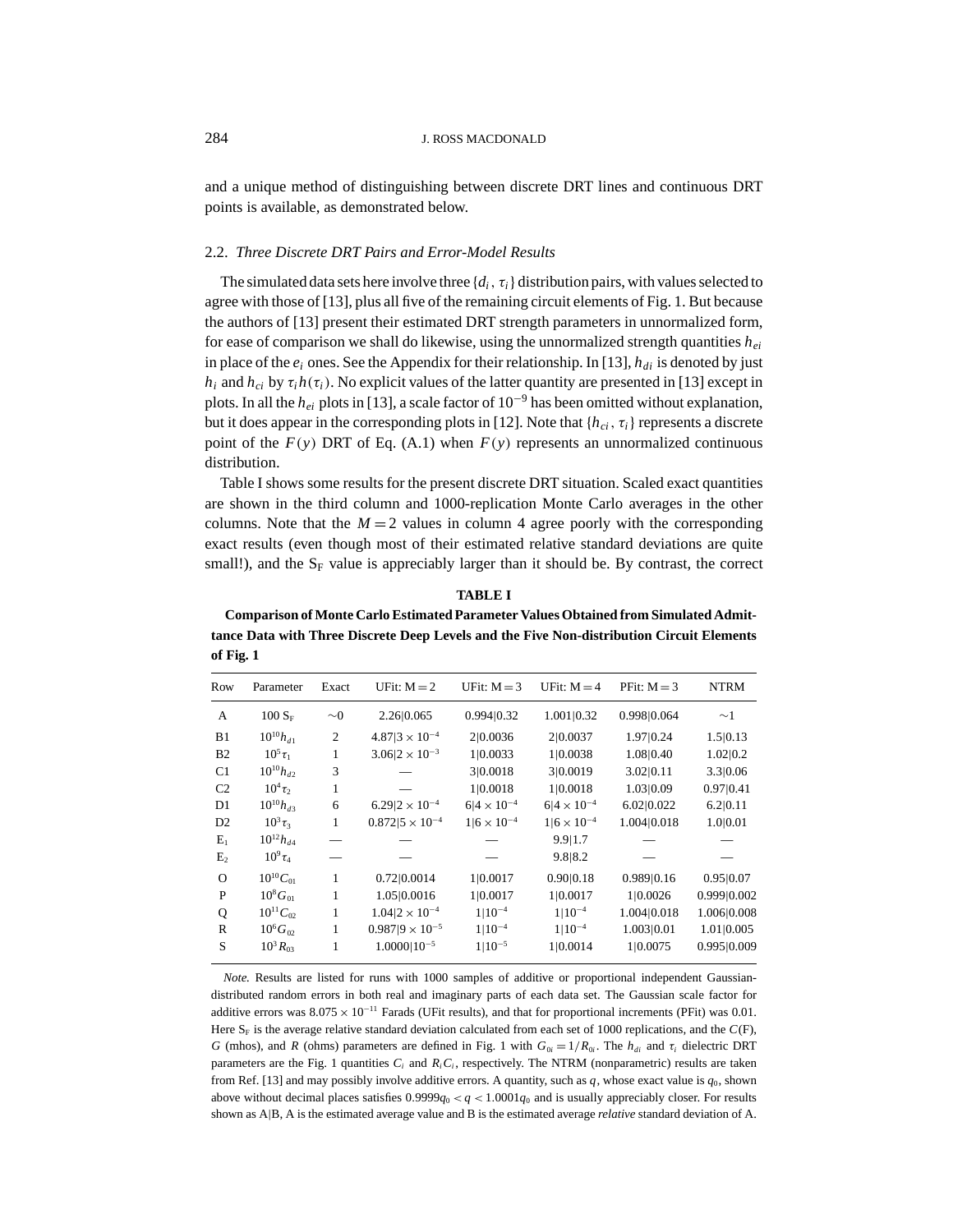$M = 3$  choice of column 5 yields virtually exact parameter estimates. Incidentally, the UFit  $S_F$  value of 0.994% could have been made 1.0% by using a slightly larger value of the random-error scaling factor.

For  $M = 4$ , nearly all of the parameter estimates are still accurately estimated, but the  $i = 4$  ones of rows E<sub>1</sub> and E<sub>2</sub> are both very much smaller than the other discrete estimates (compare the scaling factors in column 2), and their relative standard deviations are so large that these estimated quantities cannot be statistically distinguished from zero. These results show that  $M = 3$  is indeed the correct choice and that it is unnecessary to use a larger value.

The results presented in column 7, for proportional errors and proportional weighting (PWT), show appreciably poorer parameter estimates and relative standard deviation estimates than do those for additive errors when  $M = 3$ . This is because added proportional errors affect all the data while the present additive ones are so small that they affect primarily only the smaller data values. Finally, the results of column 8 should be compared with those of columns 5 and 7. We see that many of the Ref. [13] NTRM estimates are poor and show appreciable bias, as well as far greater uncertainties than do the discrete-DRT UFit estimates of the PMO. Although the  $M = 3$  PMW results presented in [13] for the present situation are better than the NTRM ones, the relative standard deviations of their 11 parameter estimates are orders of magnitude larger than those of column 5. Further, there are very significant differences between the present  $M = 4 h_{di}$  results in column 6 and the corresponding PMW estimates in [13], all of which are very poor. For example, for  $10^{10}h_{d3}$ the authors of [13] cite a value of 4.5|0.4 and for  $10^3 \tau_3$  a value of 0.72|0.4. In addition, their estimated values for the corresponding  $i = 4$  quantities are 2.5|1 and 0.82|0.1, the latter value being significant even though it should not be.

The value of  $S_F$  and the corresponding  $O_M$  objective function of Eq. (A.4) will decrease as *M* is increased to  $M + 1$  as long as adding another { $e_i$ ,  $\tau_i$ } pair improves the fit. In many PMO fits of the author, it has been found that in this region  $O_M/O_{M+1}$  lies in the range from about 1.5 to 4, and  $O_M$  is approximately a decreasing exponential function of M. For the PMW procedure of [13], the criterion  $O_{M+1}$  < 1.01 $O_M$  was introduced and was applied to each individual fit during MC analysis. When it failed, *M* was increased until  $O_{M+1} \geq 1.01 O_M$ . For the present discrete-distribution situation this procedure led to 920  $M = 3$  results and 80  $M = 4$  ones [13]. Here we do not use this criterion but instead the more stringent one of comparing the results for all 1000 replications for each of the three *M* choices in the table, a comparison which makes it virtually certain that the  $M = 3$  one is the proper one even if the exact parameter values were unknown, as they always are for experimental data.

Note that the relative standard deviation estimate of  $S_F$  is 0.32 for both the  $M = 3$  and 4 PMO choices. This relatively large value means that some of the individual  $S_F$  values during a run of 1000 fits will be as large as 1.5% (or as small as 0.5%) and would thus be likely to require, in the PMW approach of [13], that *M* be incremented, and such fits would therefore not be counted as part of the Monte Carlo analysis for that value of *M*, censoring and thus biasing the results. Therefore, the present method of choosing an appropriate *M* is to be preferred. Further, determination of the proper value of *M* for an individual experimental data set, the usual problem, will again generally lead to an unambiguous choice, one based on comparing changes in parameter estimates and their standard deviation estimates, an integral part of the output of LEVM fitting, as *M* is incremented.

The results presented in Table I suggest that the present discrete PMO approach produces far better estimates than does the NTRM. The latter yields not a single line, when one is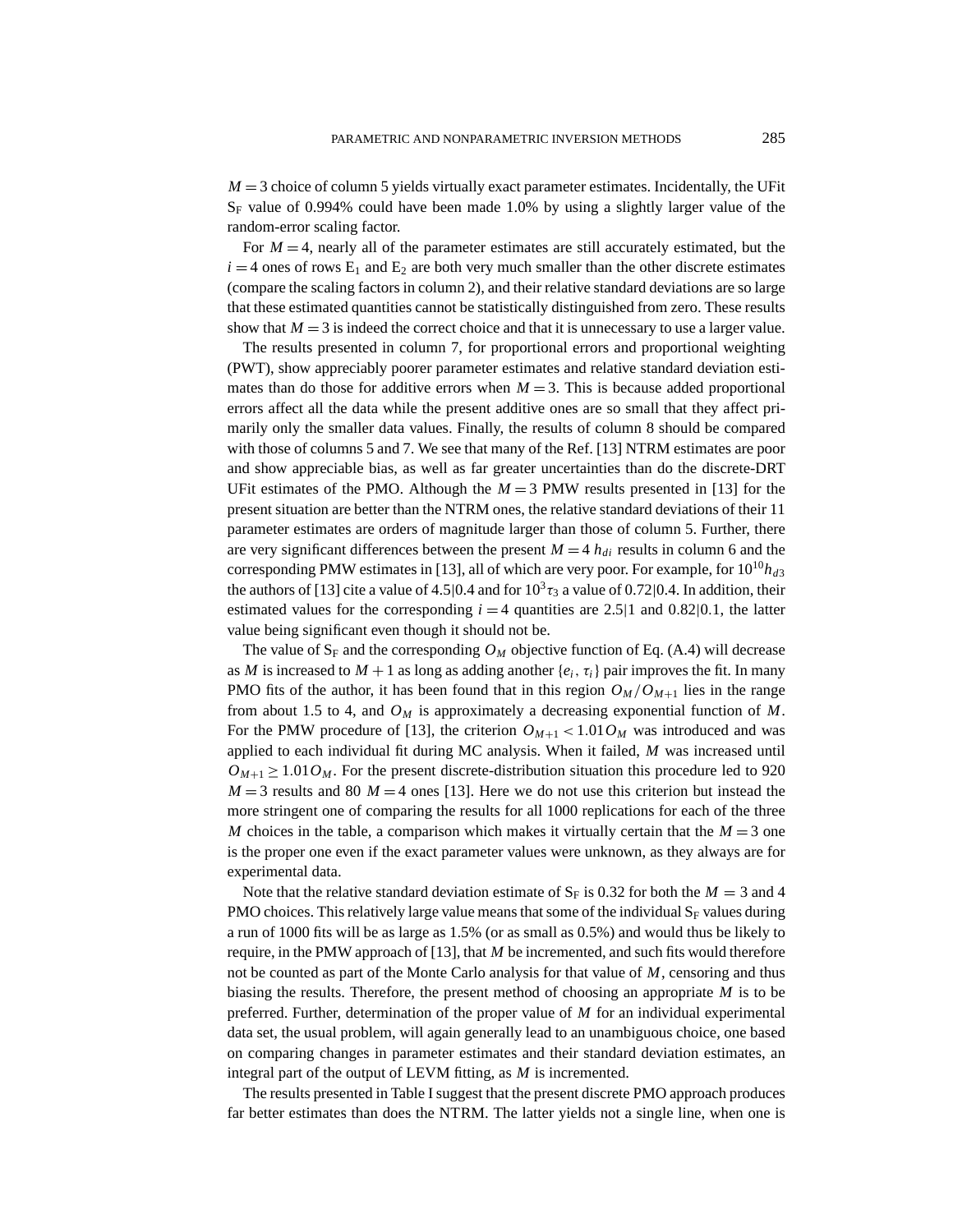present, but a continuous distribution which is approximately centered on the proper line. It is necessary to carry out separate integrations over the region of the resulting continuous distribution around the peak in order to obtain NTRM estimates such as those in column 8 [13]. This procedure is completely inadequate when two or more lines are close together, but such situations are handled accurately by the PMO approach [4].

The authors of [13] correctly state that in real materials instead of a single relaxation time for a deep level one should expect a broadened line. They do not, however, estimate such broadening, and it is clear that their line widths, which are about half a decade, are many orders of magnitude greater than is physically likely, and an unbroadened-line approximation will generally be most appropriate. Thus, it is clear that the PMO approach is to be preferred to the NTRM one for slightly broadened discrete-line situations. The PMO has been used to compare the inversion of a single line and a broadened but narrow (continuous) approximation to it in [5]. Incidentally, the tentative suggestion in [4] that it might be possible to combine the variable- $\tau$  feature of the PM with regularization is inappropriate since the standard regularization approach requires a fixed set of  $\tau s$ .

Because some consideration of the NTRM error model has been presented in [17], it is worthwhile to investigate aspects of the error models used here for the PMO approach, even though PMO inversion for experimental and simulated data containing errors has been presented in Refs. [3–10, 14,15, 18–20], and Monte Carlo analysis of LEVM fitting possibilities appears in [15, 18–20]. In particular, bias generated with different weightings is studied in [20] and the adequacy of correlation estimates in [19]. Finally, [15] contains a MC study of radioactive decay involving both experimental and simulated two-component exponential decay.

Figures 2 and 3 show some results of single fits of data defined as above with different types of added error and different weighting used in the fits. For the additive-error situations of Figs. 2a and 3a, we plot the unweighted (UWT) fit real and imaginary residuals versus the individual scaled pseudo-random errors which were added to the real- and imaginary-part data for each point. For the AU situation of Fig. 2a, where the weighting is appropriate



**FIG. 2.** Weighted real- and imaginary-part single-fit residuals versus the specific random errors which were directly (A) or proportionately (P) added to initially noise-free data calculated from the circuit of Fig. 1 with three discrete lines present. For the AU results in (a), unity weighting was used in the data fitting, while for the PP results shown in (b) proportional weighting was employed. All individual and Monte Carlo fit results plotted in the present work were obtained using the parametric method (PMO) described herein and instantiated in the LEVM fitting program.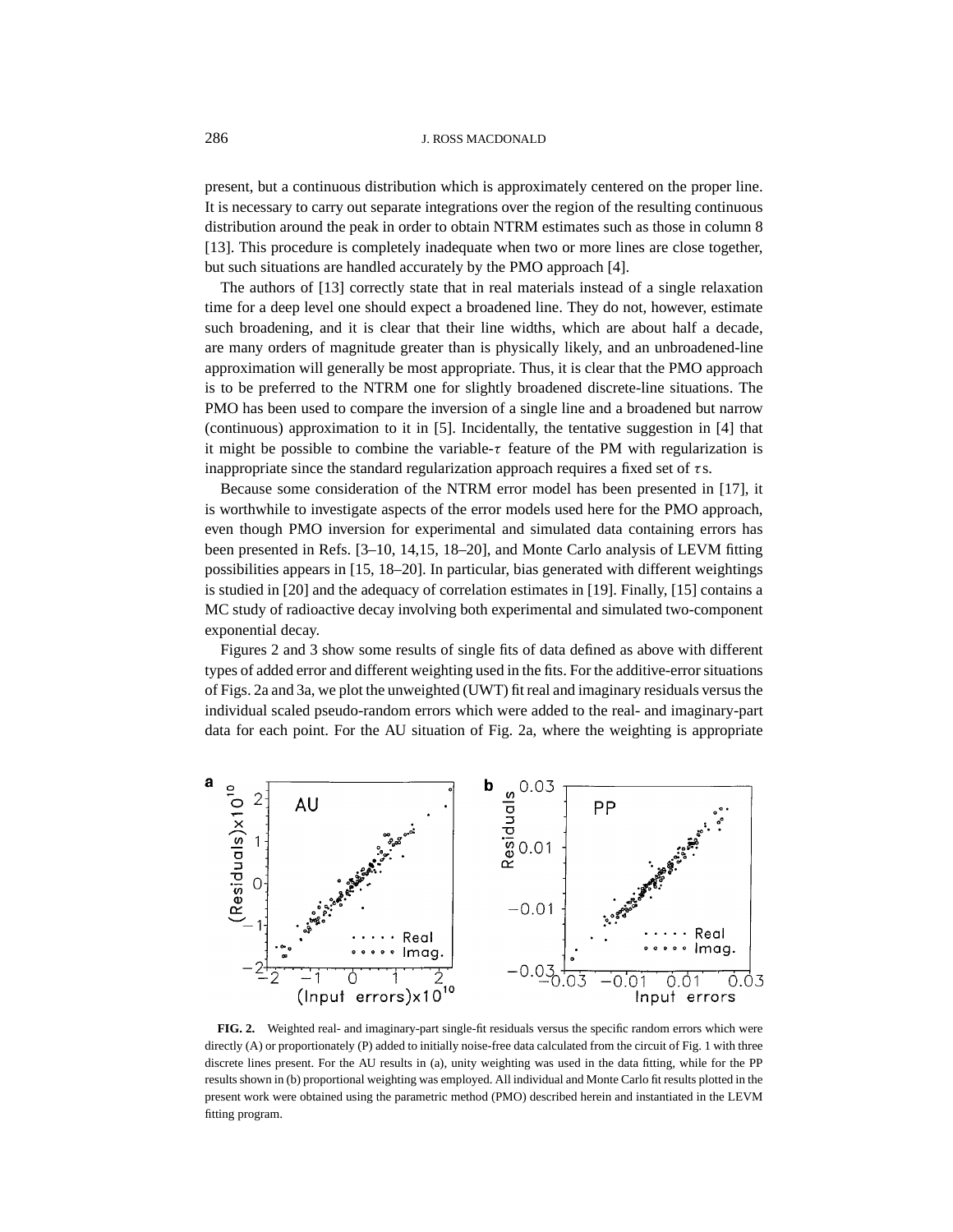

**FIG. 3.** Weighted real- and imaginary-part single-fit residuals versus the specific random errors which were directly (A) or proportionately (P) added to initially noise-free data calculated from the circuit of Fig. 1 with three discrete lines present. For the AP results in (a), proportional weighting was used in the data fitting, while for the PU results shown in (b) additive weighting was employed.

for the type of input errors, we see that the real and imaginary residuals are each highly positively correlated with their individual input errors, with, in fact, correlations of 0.98 and 0.99, respectively, as one would expect for a good fit. The situation is far different when the weighting does not match the type of the added errors. Thus for the AP results of Fig. 3a, where proportional weighting was used for the fit, the correlations are only of the order of 0.5 or less. The results for proportional errors, presented in Figs. 2b and 3b, show similar results. When the errors and weighting matched, as in the PP situation of Fig. 2b, correlations of 0.97 and 0.99 were found, and when they did not, for the PU results of Fig. 3b, again the correlations were of the order of 0.5 or less.

Although the estimated parameter values and their estimated standard deviations are appreciably worse for both types of mixed fit than for AU and PP results, the PU parameter estimates were considerably poorer on both counts than the AP estimate. These results graphically indicate the importance of matching the type of weighting used with the type of errors present in the data. LEVM also includes the possibility of using weighting which assumes the simultaneous presence of both small additive errors (an error floor) and proportional ones.

Finally, standard statistical tests for normality, and quantile–quantile plots, showed, as one might expect, that the AU and PP residuals were distributed normally with very high probability, but those for the PU and AP fits were not. Further, such tests for the MC  $S_F$  estimate for the PP situation led to quantile–quantile curves which showed reasonable agreement with a Gaussian distribution except at the high end of the plots where larger values of  $S_F$  than predicted for such a distribution were apparent. In fact, a log-normal distribution appeared to be about as likely as a normal one.

Tests of MC parameter estimates, such as those presented in Table I, showed that they were far from normally distributed for additive errors and were often highly peaked, although the  $\tau_i$  parameter estimates were generally closer to normal than the  $h_{di}$  ones. Further, parameter-estimate distributions were more normal for proportional than for additive errors. Even though the parameter standard-deviation estimates do not have their usual probability interpretation here, they are nevertheless useful for comparisons and to give a rough idea of the likely uncertainty of the parameters. Although estimated standard deviations of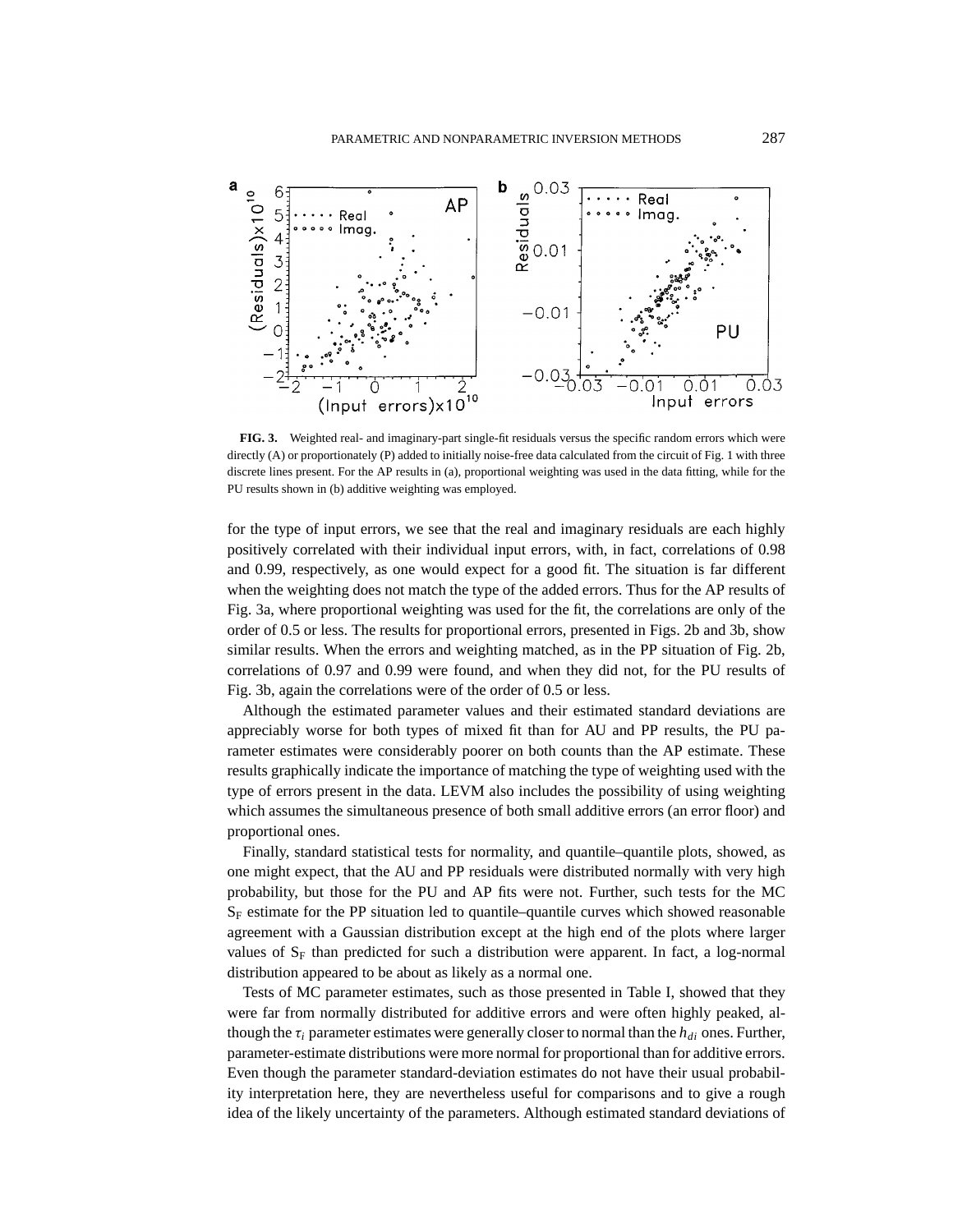parameters are presented in [13], possible limitations on their interpretation are not mentioned there.

In summary, for the present discrete-DRT situation one can readily determine, using the PMO, that value of *M* which accounts for all the discrete lines (or levels) present and find that further increase in  $M$  is nugatory (see also [4]). Because the problem is not ill-posed, the discrete DRT parameters and all others present are on a common footing, and the situation is just one of fitting, not inversion. Thus, it is inefficient, much more difficult, and much less accurate to use the large-*M* NTRM for discrete problems, ones where regularization is inappropriate and unnecessary.

# 2.3. *A Continuous Gaussian Distribution*

In Ref. [13], the authors compared their PMW and NTRM results using data generated from both a continuous Gaussian distribution in a logarithmic  $\tau$  variable and the five additional circuit parameters of Fig. 1. Their distribution was stated to involve a DRT  $\tau$  peak value,  $\tau_p$ , of 0.05 and a variance,  $\sigma^2$ , of 2 [13]. Note that a Gaussian distribution involving a logarithmic variable, such as the present *y* one defined below, is not a log-normal distribution [21], but it has been used for many years in the present field and is included as a fitting function in LEVM [14, 22, 23].

A normalized, continuous Gaussian distribution of dielectric relaxation times, involving *y*, here defined as  $\ln(\tau/\tau_p)$ , and a variance of  $\sigma^2$ , may be written as

$$
F_D(y) = \exp[-(y/\sigma)^2/2]/(2\pi\sigma^2)^{\frac{1}{2}},\tag{1}
$$

and its response at the admittance level, say  $Y_G(\omega)$ , is

$$
Y_G(\omega) = i\omega \Delta C \int_{-\infty}^{\infty} \frac{F_D(y) \, dy}{[1 + i\omega \tau_p \exp(y)]},\tag{2}
$$

where for numerical calculations the limits of the integral rarely need to be larger than  $5\sigma$ , and  $\Delta C$  is a measure of the strength of the distribution (see the Appendix). To agree with the choices in [13], we set  $\Delta C = 10^{-9}$ , but in order to match the actual width of the distribution used in [13], we had to choose  $\sigma^2 = 1/2$  instead of the variance value of 2 specified in [13]. The free parameters for Gaussian DRT fitting with LEVM are  $\Delta C$ ,  $\tau_p$ , and  $\phi \equiv 2^{1/2}\sigma$ , equal to 1 for the above choice of  $\sigma$ .

Before using the PMO to invert noisy data involving a Gaussian distribution and the two free parameters  $C_{01}$  and  $G_{01}$  of the Fig. 1 circuit, it is of interest to analyze such data directly by fitting the data to a Gaussian-distribution model and carrying out a 1000 replication Monte Carlo analysis based on direct fitting of exact data calculated with LEVM with additive random errors added, as in the previous section. The following estimates were obtained for  $\Delta C$ ,  $\tau_p$ ,  $\phi$ ,  $C_{01}$ , and  $G_{01}$ , respectively: 0.9999 × 10<sup>-9</sup>|0.0055, 0.04999|0.0081, 0.9999|0.0071,  $10^{-10}$ | ∼ 0, and  $1.0002 \times 10^{-8}$ |.0041. These estimates involve direct fitting of a known model and thus do not involve inversion.

Table II shows some PMO Monte Carlo estimates. Although all points are shown in the subsequent plots, for simplicity and to allow some quantitative comparisons between different PMO fitting situations, only the three  $\{h_{ci}, \tau_i\}$  estimates that include the one with largest  $h_{ci}$  are listed. No PMW  $\{h_{ci}, \tau_i\}$  estimates were listed in [13]. Note especially the improvement in the present  ${h_{ci}, \tau_i}$  estimates for the U fits as *M* is increased from 7 to 11.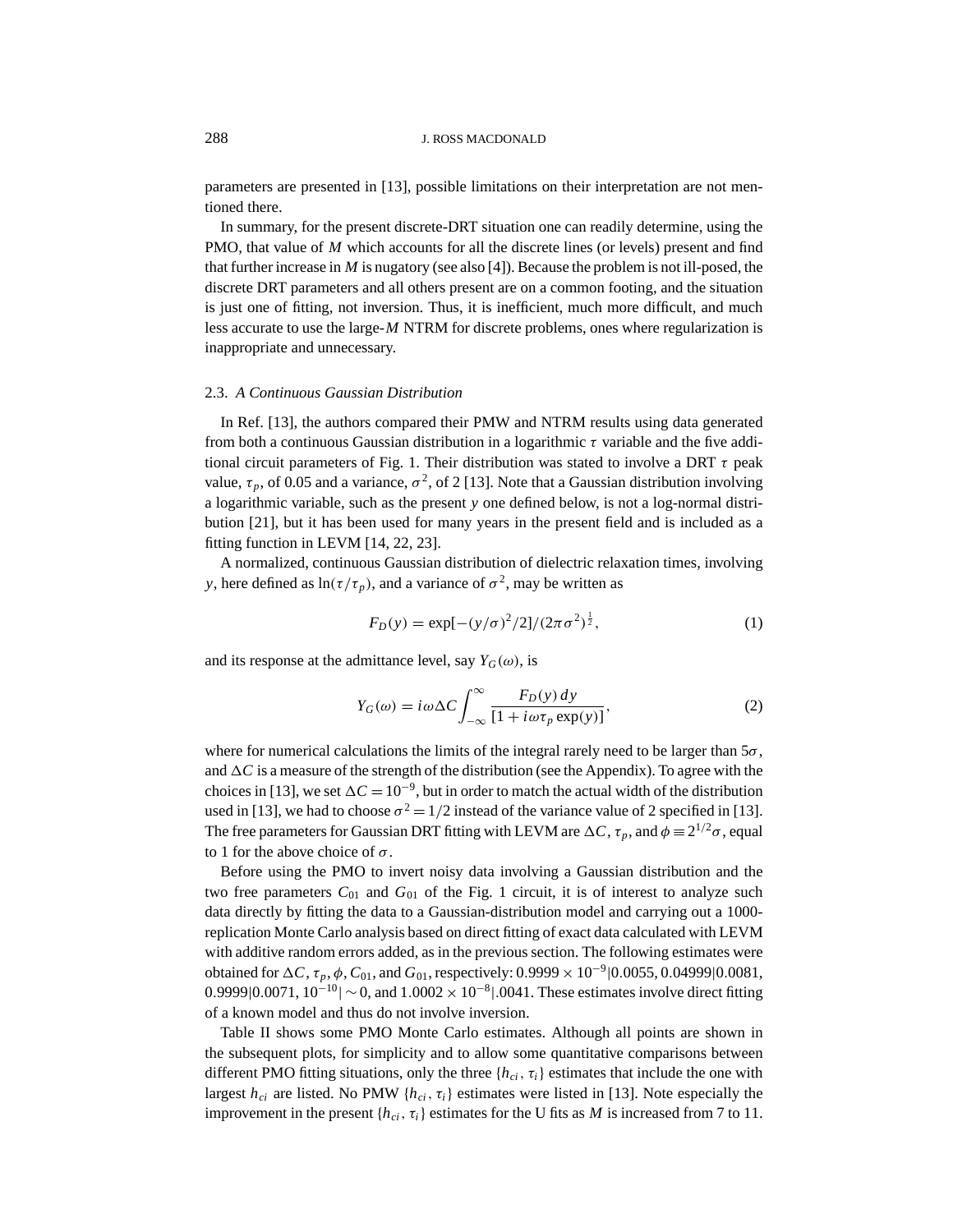|          |                        |                 |               | a Gaussian Continuous Distribution and Two Additional Parameters |                |
|----------|------------------------|-----------------|---------------|------------------------------------------------------------------|----------------|
| Row      | Parameter              | Exact, $M = 11$ | UFit: $M = 7$ | UFit: $M = 11$                                                   | PFit: $M = 11$ |
| A        | 100 S <sub>E</sub>     | $\sim 0$        | 0.9950 0.298  | 1.028 0.318                                                      | 1.065 0.063    |
| $J_1$    | $10^9(h_{c4}, h_{c6})$ | 0.8310          | 0.7390 0.052  | 0.8302 0.0026                                                    | 0.8183 0.012   |
| $J_2$    | $\tau_4, \tau_6$       | 0.0327          | 0.029710.055  | 0.0326 0.0051                                                    | 0.0321 0.032   |
| $K_1$    | $10^9(h_{c5}, h_{c7})$ | 0.9882          | 0.9830 0.062  | 0.9887 0.0076                                                    | 0.9999 0.017   |
| $K_2$    | $\tau_5$ , $\tau_7$    | 0.0547          | 0.0557 0.134  | 0.0548 0.0619                                                    | 0.0537 0.010   |
| $L_1$    | $10^9(h_{c6}, h_{c8})$ | 0.6814          | 0.5341 0.163  | 0.6833 0.0123                                                    | 0.7354 0.026   |
| $L_2$    | $\tau_6, \tau_8$       | 0.0925          | 0.1051 0.162  | 0.0924 0.0106                                                    | 0.0869 0.041   |
| $\Omega$ | $10^{10}C_{01}$        | 1               |               |                                                                  | 0.9998 0.0014  |
| P        | $10^8 G_{01}$          |                 | 0.9987 0.007  | 0.9982 0.007                                                     | 0.9988 0.0036  |
|          |                        |                 |               |                                                                  |                |

**TABLE II Comparison of Monte Carlo Fit Results for Simulated Admittance Data Involving a Gaussian Continuous Distribution and Two Additional Parameters**

*Note.* The two parameter symbols listed together in several rows above apply to the  $M = 7$  and the  $M = 11$  fits, respectively. Other information is the same as that listed in the heading of Table I except that here the Gaussian scale factor used for additive errors was  $1.25 \times 10^{-10}$  Farads for the UFit results. For comparison, NTRM results from [13] are  $10^{10}C_{01} = 0.99|0.01$  and  $10^{8}G_{01} = 1.0|0.002$ . No NTRM  $\{h_{ci}, \tau_i\}$  numerical values were included in [13] for the present case.

Although the present PMO approach is appropriate for both discrete-distribution and continuous-distribution data, see Eqs. (A.6) and (A.7), and least-squares fitting (especially with the  $\tau_i$  parameters free as well as the  $h_{ci}$  ones) provides some regularization effect for ill-posed continuous-distribution estimation, one finds that as *M* increases the uncertainty in continuous-distribution parameter estimates and their estimated standard deviations will eventually stop decreasing and begin to grow as ill-conditioning effects increase. Thus the maximum resolution of PMO-distribution estimates decreases as noise in the data increases. For exact simulated data, however, one can usually obtain at least 19 points, all of them very accurate, except possibly those at the extreme ends of the distribution. For experimental data involving a continuous distribution, a value of *M* which yields optimum PMO inversion results may always be found by increasing *M* until parameter uncertainties stop decreasing. Further increase in *M* is counterproductive.

For the present noisy-data situation, it was found that no improvement occurred as *M* increased from 13 to 14, and the  $M = 11$  choice yielded the most parameter estimates with adequately small relative standard deviations. Table II also indicates, as in the discrete case above, that the relative standard deviation estimates of the continuous-distribution parameter points are significantly poorer for the  $M = 11$  data containing proportional errors than for the additive error ones. The PMW results of [13] for the present AU situation were greatly inferior to those obtained here, with most of the replications leading to  $M = 5$  and only 1.5% of them to  $M = 6$ .

When the  $M = 11$  results are compared, where possible, with the results cited above for direct fitting of the data with a known Gaussian model, one sees that the parameters and error estimates of the two incidental parameters are comparable, and the  ${h_{ci}, \tau_i}$  parameter estimates shown in the table are excellent, indicating that for the present situation the continuous-distribution PMO inversion approach suffers negligibly from ill-posed-inversion limitations. But this conclusion is somewhat misleading: the number of significant parameter estimates which may be obtained is limited by noise in the data as mentioned above, and, as demonstrated below, the smaller the *hci*s, the poorer their AU-type estimates are.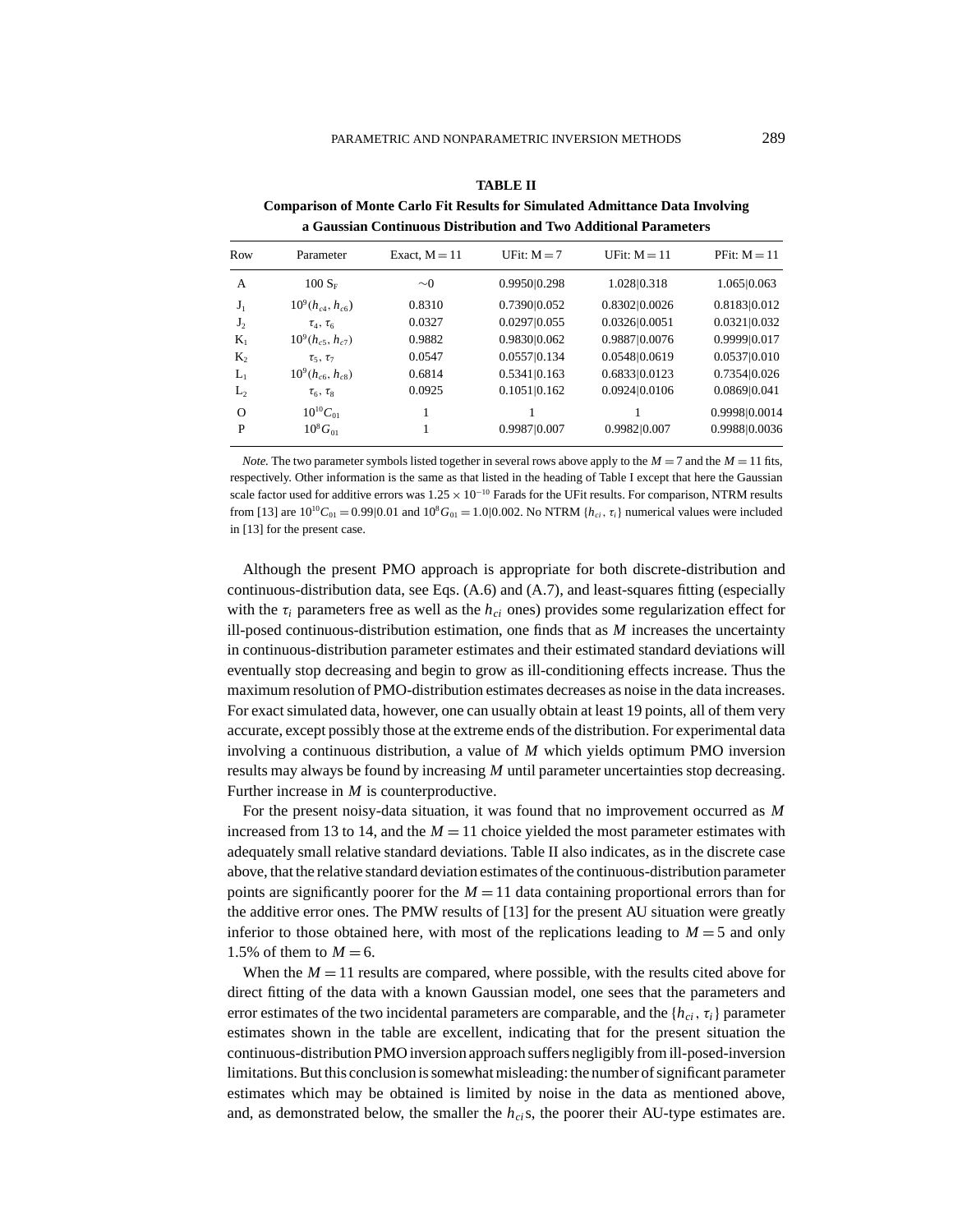

**FIG. 4.** Estimated Monte Carlo discrete points,  $h_{ci}$ , approximating a continuous Gaussian distribution of relaxation times included in Fig. 1 in place of its *Ci* and *Ri* elements. The peak of the exact input distribution occurred at  $log(τ/τ<sub>o</sub>) = log(τ<sub>p</sub>/τ<sub>o</sub>) = -1.30103$ , with  $τ<sub>p</sub> = 0.05$  s and  $τ<sub>o</sub> = 1$  s. The latter normalizing value is used throughout this work. See Table II.

Furthermore, unlike the discrete-distribution situation, a small fraction of the present MC replications at fixed *M* did not fully converge after 900 or more iterations; therefore, only those that did were included in the MC results.

Figure 4 shows the estimated continuous-distribution points obtained from various fit choices. The solid line and the solid circles were calculated from the exact Gaussian DRT. The open circles, obtained from a single PMO fit of data without additive errors, should uniformly encircle the solid points if the estimates were exact. We see that, in fact, this seems to be the case, but the log–log plot of Fig. 5 shows that the two smallest  $h_{ci}$  estimates are slightly too large, possibly end-point artifacts of the quadrature weighting procedure used in the inversion [4].

The  $M = 11$  AU points shown as squares in Fig. 4 also appear to be excellent estimates, except for the one for the largest  $\tau$ . Note especially that the  $M = 7$  points generally occur at different positions on the exact Gaussian response curve than do the  $M = 11$  ones, contrary to the behavior found for discrete DRT points. Thus, it is clear that we are dealing here with points delineating a continuous rather than a discrete distribution, showing that the two can indeed be distinguished. No unambiguous discrimination of this kind is possible with the fixed- $\tau$  NTRM approach.

The NTRM curve in [13] corresponding to the one of Fig. 4 was plotted on a smaller scale than that of Fig. 4, but it nevertheless shows much larger discrepancies near its peak and also more errors on the high- $\tau$  side of the peak than those in Fig. 4. Although this continuous-DRT estimate was claimed in [13] to be very accurate, it is in fact much less accurate over the full  $\tau$  range than that obtained with the PMO approach.

Log–log plotting, not included in the Ref. [13] work, is useful for showing the response in the small- $h_e$  region. We see from Fig. 5 that the high- and low- $\tau$  end-points for both  $M = 7$  and 11 are very poor, and, in fact, their relative standard deviations are greater than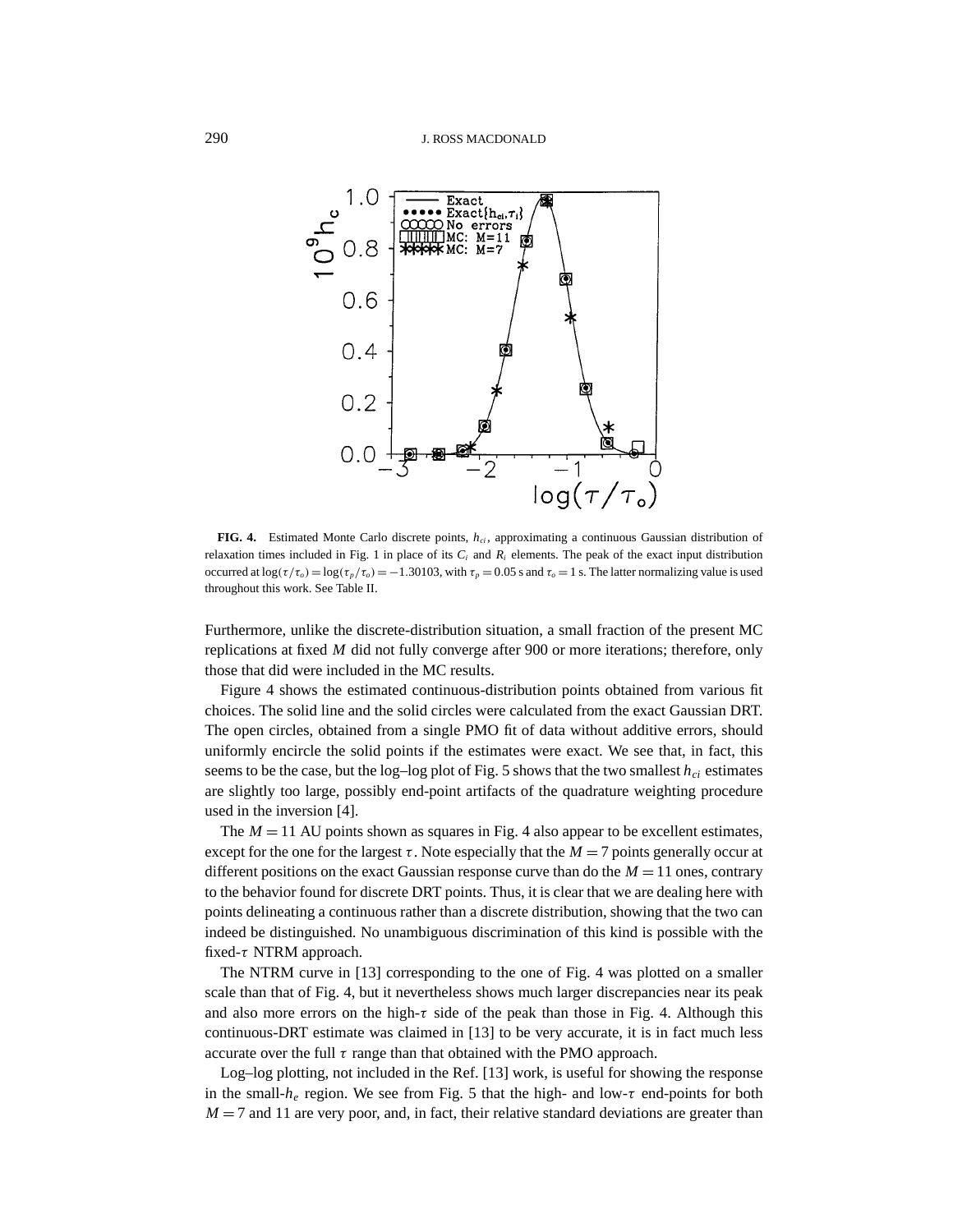

**FIG. 5.** The same results as in Fig. 4 but here plotted with logarithmic ordinate values.

one, indicating that these estimates are wholly inadequate. Thus, only  $(M - 2)$  points are meaningful for the present results. Nevertheless, they show that the PMO can indeed estimate a limited number of points of a continuous distribution appreciably more accurately than the NTRM can with a vastly larger number of points. This follows because regularization must try to achieve a balance between a good fit of the original data and not too much smoothing, something which renders most point estimates less accurate, even for the best choice of the regularization parameter, one not always readily obtained. Because the top nine open-square PMO points in Fig. 5 surround very closely the exact Gaussian values, denoted by the solid-circle points, it is clear that many points of a Gaussian distribution are extremely well estimated here from noisy data, as is also shown by separate direct least squares fitting of these nine open-square points to such a distribution.

In [13] it is implied that the least-squares estimator, such as that used in the PM and discussed in the present. Appendix, is not consistent for large *M*. Although the addition of a regularization term to the model, as in the NTRM, controls the ill-conditioning associated with large *M* values for a continuous distribution, it was not claimed in [13] that the NTRM is itself consistent. Consistency requires that estimated parameters, such the  $h_{ci}$ , converge in probability to their exact values as the number of observations, *n*, approaches infinity [24].

Here we find that the estimated uncertainties of the  $n = 1000$  PMO (mean) S<sub>F</sub> values listed in Tables I and II are rather large and do not decrease appreciably for  $n \geq 100$ . Further, the estimated values of the  $h_{ci}$  uncertainties of Table II also do not decrease appreciably for larger *n*. Therefore, the nonlinear least squares estimator used in the PMO is indeed not consistent here for the inversion of continuous distributions, even for relatively small *M* values at constant *N*. But what matters most is that for *M* values large enough to give appreciable resolution, ill-conditioning effects are still minor for experimental data with usual small random errors, and many PMO DRT point estimates are quite accurate, as demonstrated by the results of columns five and six of Table II and by Fig. 5. It is finally worth emphasizing that when *N* is increased within a constant frequency range at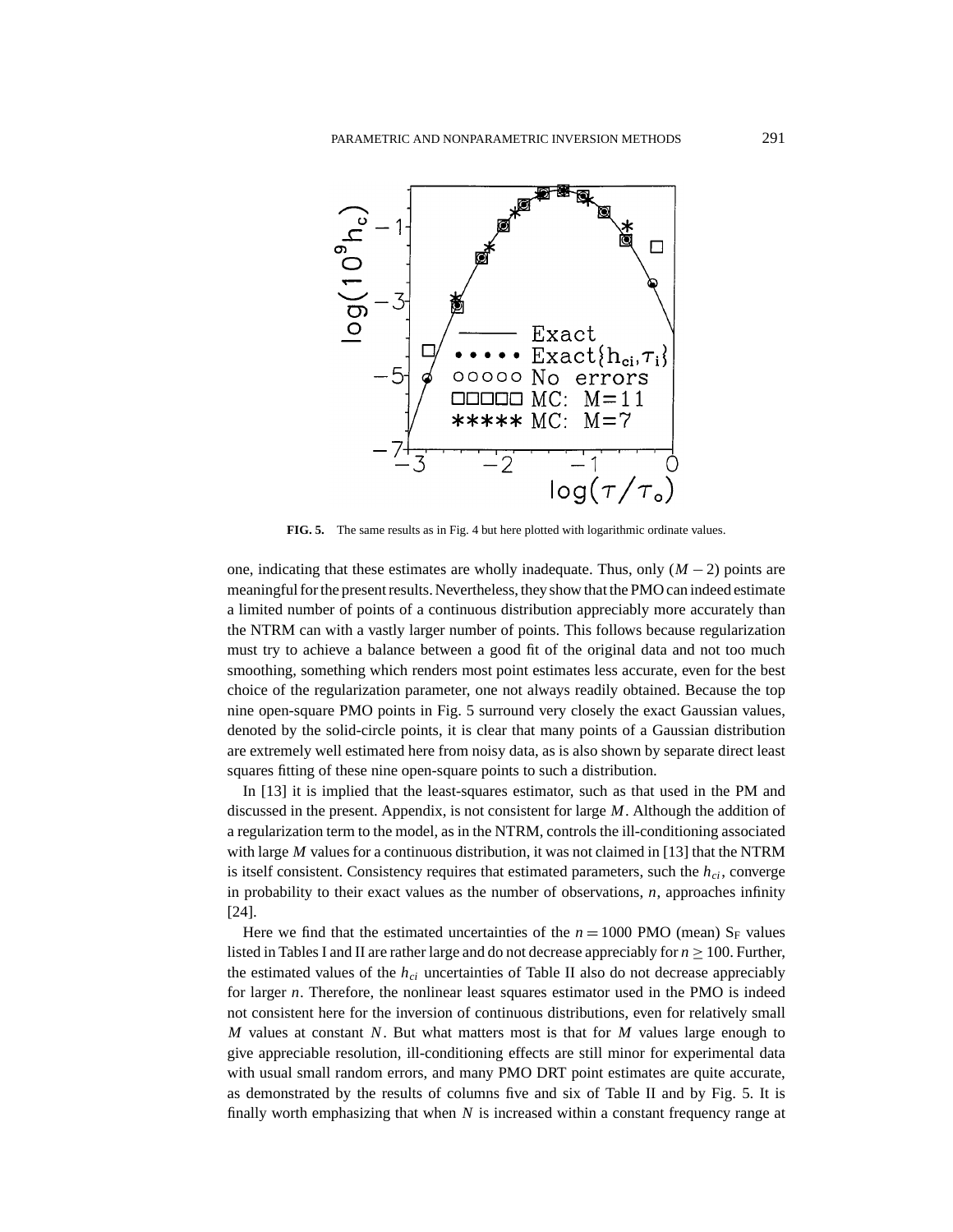constant *M*, for an *M* value at or below its optimum value, MC analysis indicates that PMO parameter estimates approach their exact values as *N* increases, providing a possible means of achieving improved estimation accuracy.

# 2.4. *Three Discrete DRT Points and a Continuous Gaussian Distribution*

The results discussed in this section involve data sets which include the elements of both the preceding sections and the five non-distribution circuit elements of Fig. 1. Thus, for the PMO analysis when  $M = 13$  there are a total of  $2 \times 13 + 5 = 31$  free parameters. The more non-distributional extra parameters present, especially ones which contribute significantly to the frequency response in the same regions as the distribution, the less accuracy one can expect in inversion results. Thus, the continuous-distribution points in Table III and in Figs. 6 and 7 are less accurate than those listed in Table II and shown in Figs. 4 and 5. Nevertheless, Figs. 6 and 7 indicate that five or six good-point estimates of the Gaussian distribution are present for both the  $M_c = 8$  and the  $M_c = 10$  choices, where here  $M_c$  includes only the readily identified continuous-distribution  $\{h_{ci}, \tau_i\}$  points out of the total  $M = 11$  and 13 estimates shown.

For simplicity, the three discrete point estimates are not included in Fig. 7, but Fig. 6 and the results in Table III show that they are exceptionally accurately determined for both the *M* choices. Furthermore, since the positions of the discrete points were independent of *M* to three significant figures or more, unlike those of the continuous DRT, discrimination

**Comparison of Monte Carlo Fit Results of Simulated Admittance Data with Three Discrete Deep Levels, a Gaussian Continuous Distribution, and the Five Nondistribution Circuit Elements of Fig. 1**

| Row            | Parameter              | Exact          | UFit: $M_c = 8$        | UFit: $M_c = 10$       | <b>NTRM</b> |
|----------------|------------------------|----------------|------------------------|------------------------|-------------|
| A              | $100 S_F$              | $10^{-9}$      | 0.998 0.24             | 1.021 0.24             | $\sim$ 1    |
| B1             | $10^{10}h_{d1}$        | $\overline{2}$ | 2 0.0059               | 2 0.0040               |             |
| B <sub>2</sub> | $10^5 \tau_1$          | 1              | 1 0.0031               | 1 0.0022               |             |
| C1             | $10^{10}h_{d2}$        | 3              | 3 0.0031               | 3 0.0024               |             |
| C <sub>2</sub> | $10^4 \tau_2$          | 1              | 0.9993 0.0051          | 0.9994 0.0047          |             |
| D1             | $10^{10}h_{d3}$        | 6              | 5.992 0.0042           | 5.994 0.0024           |             |
| D <sub>2</sub> | $10^3 \tau_3$          | 1              | 0.9991 0.0036          | 0.9986 0.0040          |             |
| $J_1$          | $10^9(h_{c4}, h_{c6})$ | 0.8980         | 0.7076 0.044           | 0.8991 0.021           |             |
| $J_2$          | $\tau_4, \tau_6$       | 0.0362         | 0.0281 0.074           | 0.0364 0.062           |             |
| $K_1$          | $10^9(h_{c5}, h_{c7})$ | 0.9558         | 1.004 0.034            | 0.9686 0.034           |             |
| $K_2$          | $\tau_5$ , $\tau_7$    | 0.0611         | 0.0499 0.119           | 0.0614 0.125           |             |
| $L_1$          | $10^9(h_{c6}, h_{c8})$ | 0.5679         | 0.7521 0.077           | 0.5711 0.059           |             |
| $L_2$          | $\tau_6, \tau_8$       | 0.1054         | 0.0841 0.117           | 0.1045 0.074           |             |
| $\Omega$       | $10^{10}C_{01}$        | 1              | $1 4.6 \times 10^{-4}$ | $1 2.6 \times 10^{-4}$ | 0.99 0.01   |
| P              | $10^8 G_{01}$          | 1              | 0.996 0.015            | 0.994 0.019            | 1.0 0.002   |
| Q              | $10^{11}C_{02}$        | 1              | $1 4.7 \times 10^{-5}$ | $1 2.6 \times 10^{-5}$ | 1.0 0.002   |
| R              | $10^{6}G_{02}$         | 1              | $1 1.3 \times 10^{-4}$ | $1 10^{-4}$            | 1.01 0.005  |
| S              | $10^3 R_{03}$          | 1              | $1 2.8 \times 10^{-5}$ | $1 2.9 \times 10^{-5}$ | 0.997 0.008 |

*Note.* Other information is the same as that listed in Table I except that here the Gaussian scale factor for additive errors was  $2.35 \times 10^{-10}$  Farads.

**TABLE III**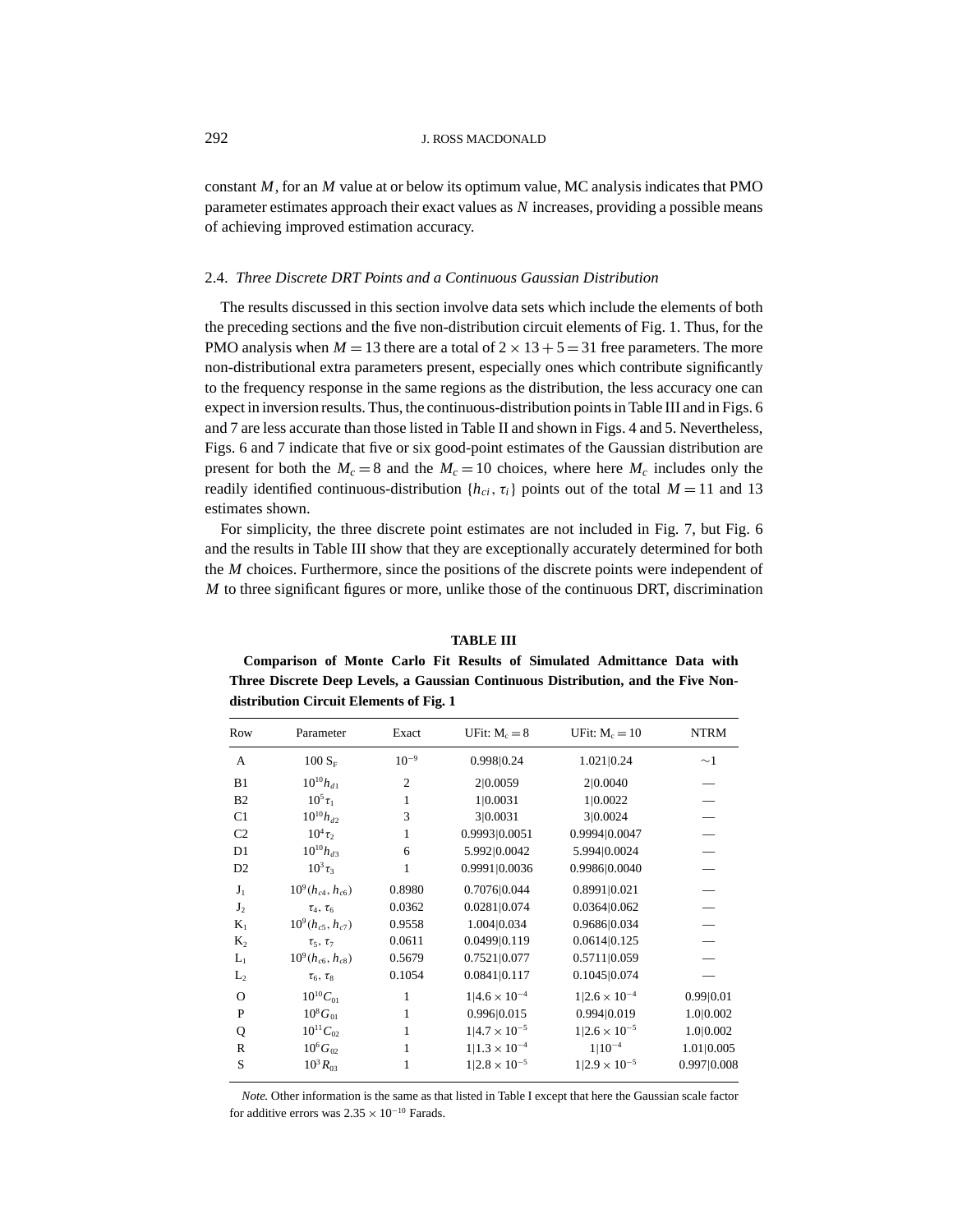

**FIG. 6.** Monte Carlo results for PM fitting/inversion similar to those in Fig. 4, but here the original data analyzed were calculated from the Fig. 1 circuit with three discrete lines, an exact continuous Gaussian DRT contribution, and all five of the other circuit elements shown in the circuit. See Table III. Here and in Fig. 7,  $M_C$ refers to continuous-distribution points only.

between the two types was unambiguous. It is worth reiterating that estimates of the discrete DRT points present here do not involve inversion problems when the PMO is employed since the fit model for discrete points of a composite distribution is exactly known. But, in contrast, PMO inversion of an unknown continuous distribution involves ill-conditioning associated with discretization and consequent inaccurate numerical quadrature, as well as



**FIG. 7.** Same results as in Fig. 6 but here plotted with logarithmic ordinate values and with discrete-line contributions omitted.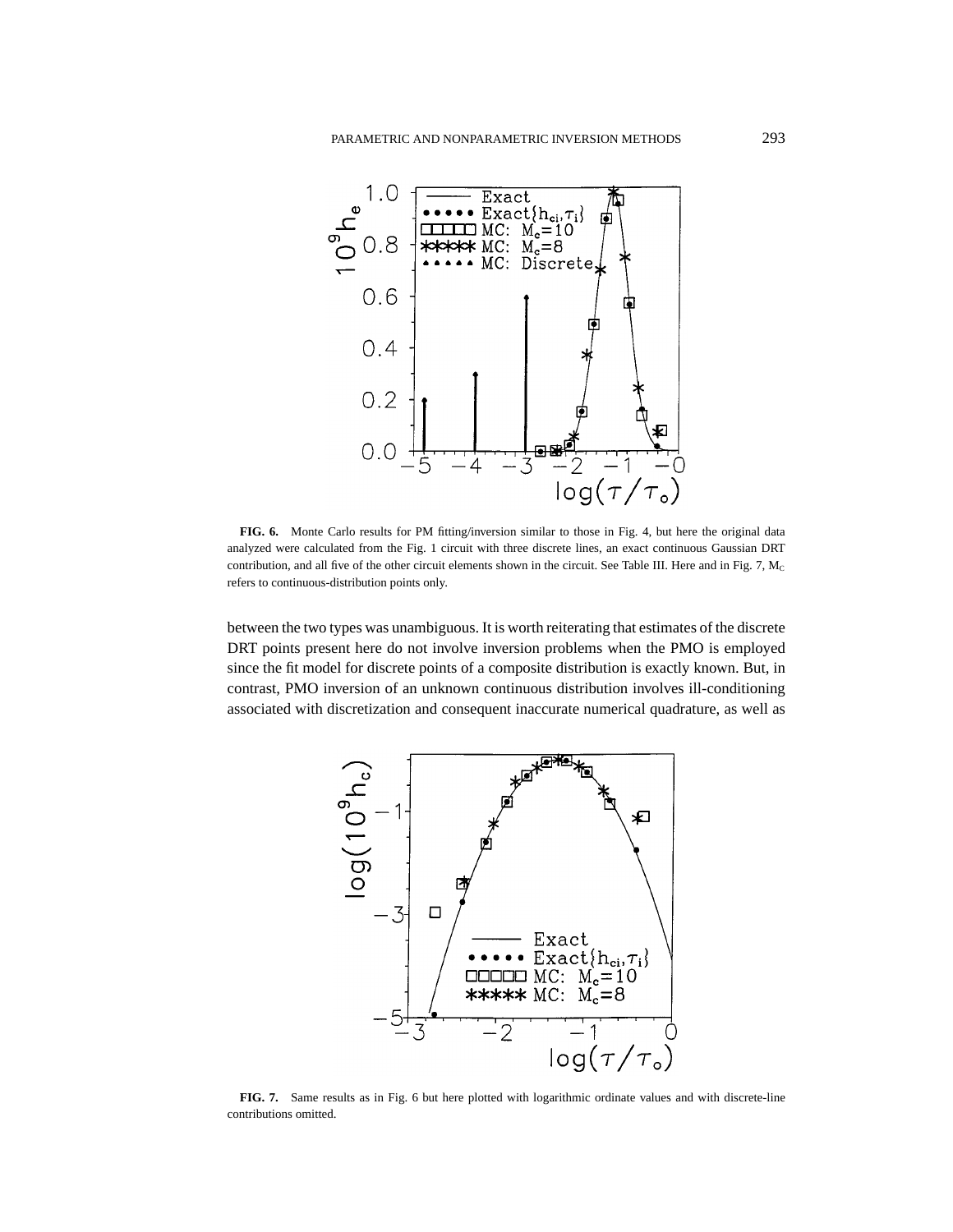random errors in the data. Although the authors of [13] did not list any estimates of the five Fig. 1 non-distributional circuit elements for the present situation, they mentioned that they were nearly the same as those found for the continuous-distribution case. Therefore, those estimates are included in Table III.

Using their discrete PMW analysis approach and stopping criteria, the authors of [13] found that for the present data situation 92.5% of their 1000 replications involved only  $M = 5$ , and, of these five, only one defined the  $\{h_{d3}, \tau_3\}$  point, and three others did a very poor job of delineating the continuous distribution. Better, but still poor, result were found with  $M = 8$ , but only 0.3% of the 1000 replications involved this choice. By contrast, the present  $M = 11$  results are far superior to any of the Ref. [13] estimates for the present data situation and show clear distinction between the three discrete-distribution points and the eight points estimated for the continuous distribution. Even larger errors appeared for the NTRM continuous-distribution estimation of [13] than were present in the absence of discrete points, yet the authors again claimed very accurate estimation.

For actual GaAs measured data, the PMW analysis of [13] led to seven discrete-line contributions. The authors considered that six of these lines might be associated with a continuous, not discrete DRT, one which approximately defined an asymmetric, non-Gaussian distribution with a long tail on its small-τ side, a common shape. The seventh point agreed with a peak at even smaller  $\tau$  also predicted by the NTRM analysis, but the question of whether it represented a discrete DRT point or not was unresolved. The results and comparisons herein indicate that had the PMO approach been used for these data, in place of the less appropriate models used in [13], it would most likely have been possible to resolve the above ambiguities by achieving both greater accuracy and definite discrimination. Then, not only would any discrete points be well identified but a good estimate of the actual continuous distribution present would have been found, and the procedure could have been applied for data at different temperatures in order to obtain useful estimates of relevant thermal activation energies.

## **3. SUMMARY AND CONCLUSIONS**

By direct comparison of PM and NTRM MC results for the same data situations, nearly all of the criticisms of the PM in recent publications [12, 13] have been shown to be unfounded. The criticisms evidently arose, at least in part, from differences between the PMW approach employed in [13] and the PMO approach described herein and used previously. The PMO is far superior to all other analysis methods for estimating discrete-line contributions to data, since such estimation does not require inversion. By contrast, the NTRM greatly broadens delta-function lines and cannot distinguish them from narrow continuous distributions or resolve them when they are close together.

For the estimation of continuous or mixed distributions, the PMO has several advantages over the NTRM approach, particularly for admittance data, such as that considered here, which extends over many decades of frequency. First, it allows unambiguous identification of and discrimination between estimated points associated with discrete lines and those connected with continuous distributions. Second, it leads to more accurate determination of discrete-line points and of a limited number of continuous-distribution points than does the NTRM. As the noise present in the data increases, however, the number of significant continuous-distribution points which can be extracted by PMO inversion decreases. Nevertheless, for ordinary experimental data, much inversion experience using the PMO shows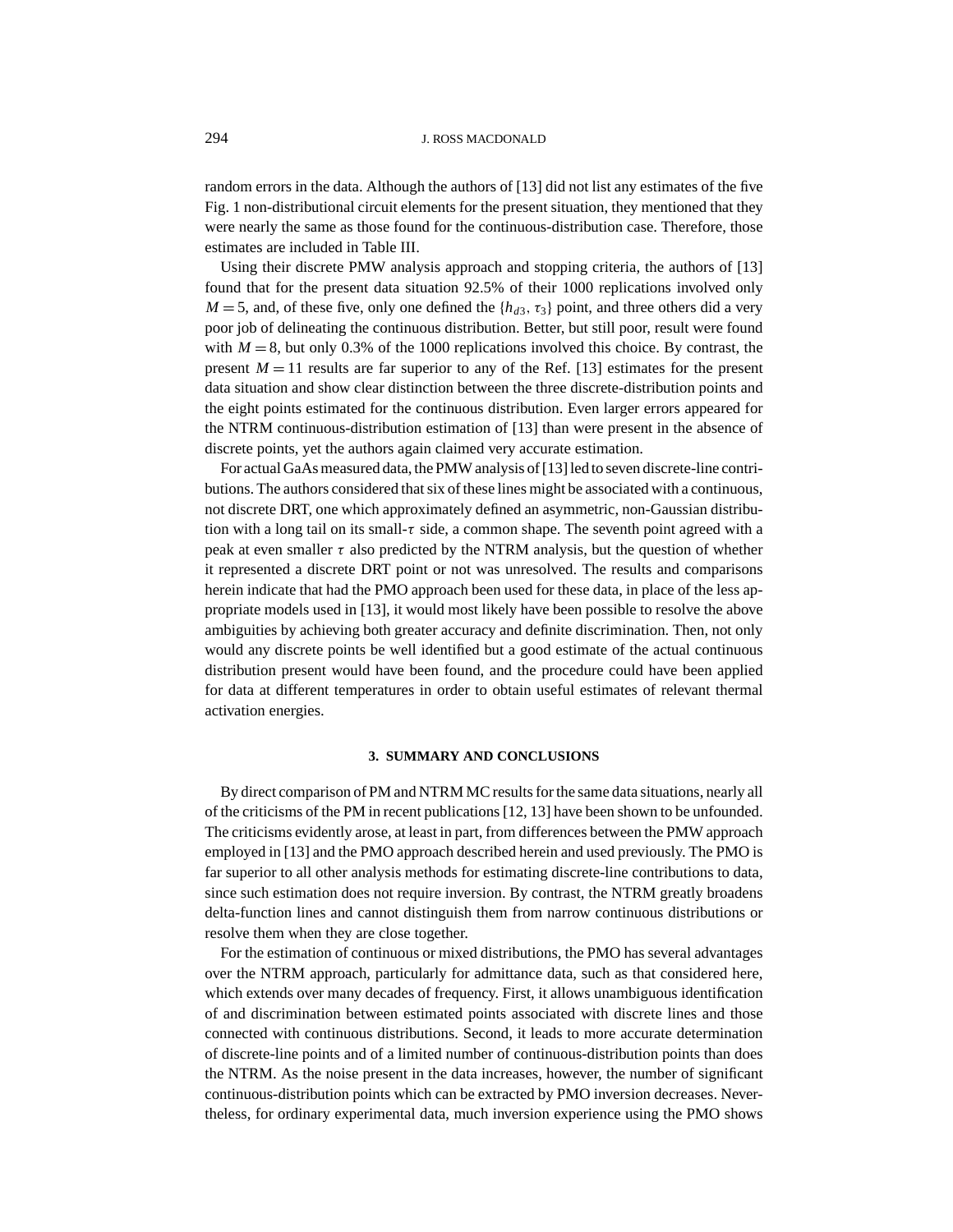that a sufficient number of significant points can be found to well define the distribution and identify it if it is of known form. For continuous distributions with many peaks and valleys (not the usual situation), however, the NTRM is likely to be able to delineate the distribution more completely when the noise level is relatively high than can the PMO approach. But, as usual for regularized inversion, one then trades off accuracy for resolution.

The LEVM computer program [4, 14, 15] allows one to use the PMO to fit or invert data at any of the four immittance levels and, more importantly, it allows one to estimate either a dielectric- or a conducting-system DRT. Such estimation may be carried out with full complex frequency-response data, with either the real or the imaginary part of such data, or from the associated temporal response data. Further, when the distribution has been estimated by one of these approaches, it can be used to calculate the response associated with any or all of the others. Thus, it obviates the need for Kronig–Kramers or Fourier transformation of the original data, an advantage which is especially important when the data span many decades.

Given some data, there are three distinct analysis avenues of usual interest. First, one may merely wish to obtain a function that fits the data as accurately as possible, perhaps for interpolation or extrapolation purposes. In this case, the PMO should be the method of choice, especially for low-noise situations. Usually more important is the task of fitting the data to a known model in order to estimate its parameters and to use the results to gain insight into the physical processes involved in the situation that led to the data. This approach allows one to discriminate between several plausible models, select the one which fits best, and evaluate the level of residual systematic error if it is significant [6, 7, 25–27]. The model used may or may not be defined in terms of a DRT. The LEVM program is particularly valuable for such fitting.

Finally, one may want to derive an estimate of the DRT inherent in the data or verify its presence. This approach is distinct from the ones immediately above only for continuous distributions. But even here, if one believes that a particular continuous distribution is likely, it is best (at least initially) to avoid inversion (but not ill-conditioning arising from discretization) and to fit the data directly with one or more response models involving the DRTs of interest. If a good fit without significant systematic error is obtained, one can stop the process there. If, however, one wishes to estimate an unknown continuous DRT from the data, inversion (such as that possible with the PMO or NTRM) may be necessary.

Although the titles of all three of Refs.  $[11-13]$  involve the subject of analysis of admittance data, it is worth pointing out that [11, 12] use a variant of the NTRM method and thus deal only with inversion approaches. The work of [13] includes a variant of the PM, as well as an improved version of the NTRM, but again both approaches are used to estimate DRT components. Therefore, it is only to the last of the three types of data analysis defined above that the [11–13] work primarily applies.

**Definition of Acronyms**

| Additive errors and proportional weighting (PWT)                |
|-----------------------------------------------------------------|
|                                                                 |
|                                                                 |
|                                                                 |
| A complex nonlinear least-squares fitting and inversion program |
|                                                                 |
|                                                                 |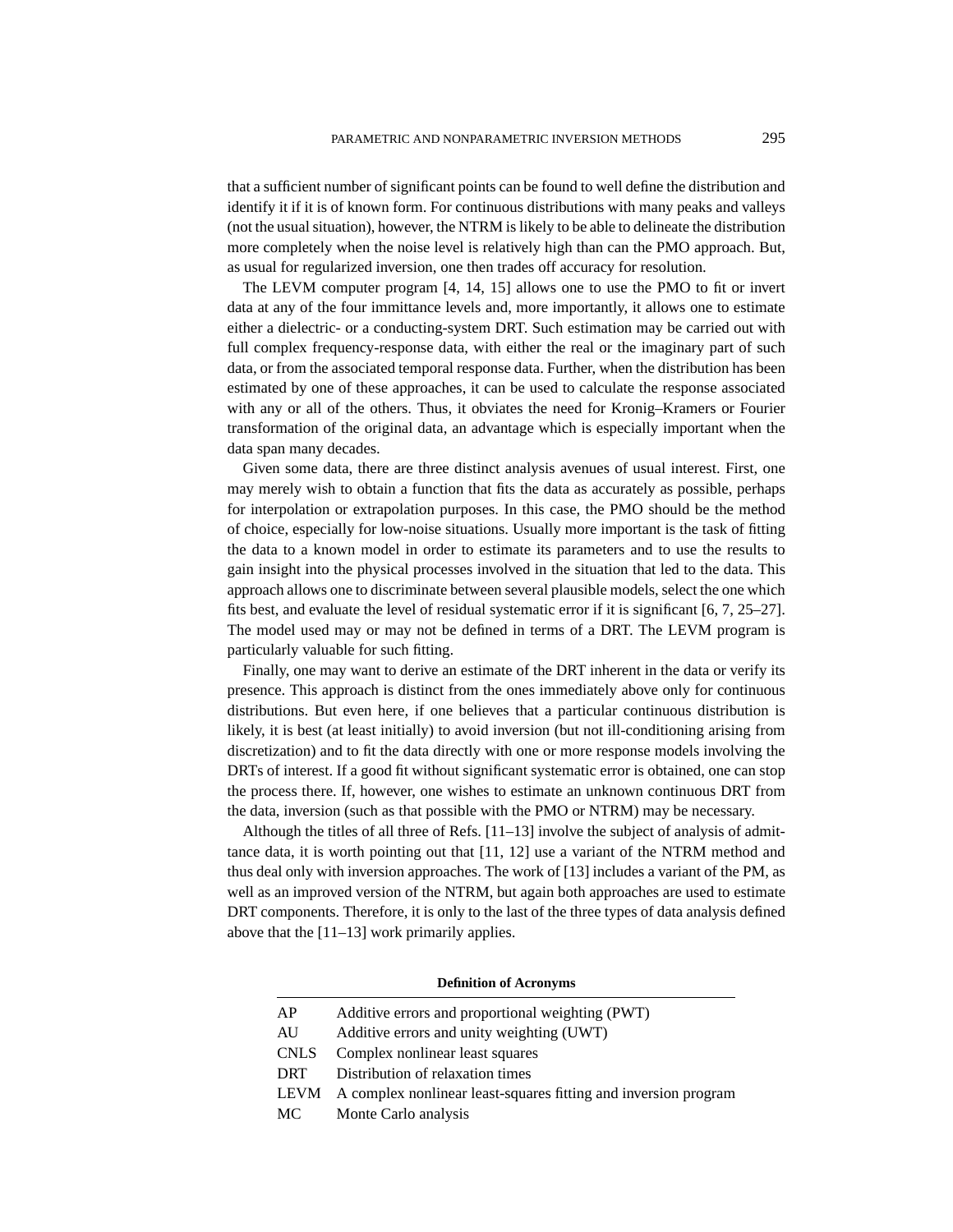| NTRM       | Nonlinear Tikhonov regularization method; see [1, 13]                      |
|------------|----------------------------------------------------------------------------|
| PFit       | Fit of data with PWT                                                       |
| PM         | Parametric method: variable $\tau_i$ s and no explicit regularization; the |
|            | designation "PMO" refers to the original method (e.g., $[4]$ ), and "PMW"  |
|            | to that in $[13]$                                                          |
| PP         | Proportional errors and proportional weighting                             |
| PU         | Proportional errors and unity weighting                                    |
| <b>PWT</b> | Proportional weighting in fitting                                          |
| UFit       | Fit of data with UWT                                                       |
| <b>UWT</b> | Unity weighting in fitting                                                 |

## **APPENDIX: PMO AND PMW INVERSION APPROACHES**

## A1. *Background*

Parametric inversion/fitting approaches of the type considered herein involve the estimation of 2*M* { $e_i$ ,  $\tau_i$ } parameters, since the  $\tau_i$ , as well as the  $e_i$ , parameters are taken free to vary. As defined in Subsection 2.1, *ei* is a general strength parameter which can represent discrete-DRT,  $d_i$ , or continuous-DRT,  $c_i$ , points. In contrast to "parametric," the term "nonparametric" is used in [12, 13] to indicate that the inversion procedure assumes the presence of a continuous DRT, even though numerical estimation, a necessary part of the approach, requires the replacement of integrals by sums and will yield only a finite number of points. Although the NTRM approach, which uses only fixed values of  $\tau_i$ , can involve a very large value,  $M$ , of free  $c_i$ -parameter estimates, the term "nonparametric" seems a somewhat misleading descriptor, and the more specific designation, NTRM, is used in its place herein.

Rather than employing a large number of fixed  $\tau_i$  values as in the NTRM, the PMO as used here and in earlier work (e.g., [4, 6–10]), usually starts with a small number, *M*, of freeparameter  $\tau_i$  and  $e_i$  starting values, obtains an inversion solution, and continues obtaining such solutions with increasing *M* until the decreasing estimated standard deviations of the solution parameters finally reach approximate constancy or begin to increase. For simulated data without added errors, such termination is determined by round-off and truncation errors in the computations and data, and the standard deviation of the relative residuals of the fit,  $S_F$ , for either frequency- or time-dependent data is often as small as  $10^{-8}$  or less, a far more accurate fit than is possible with the NTRM because of its regularization term. In contrast, the presence of experimental errors in the data leads to a smaller useful  $M_{\text{max}}$ , with the larger the errors, the smaller  $M_{\text{max}}$ .

#### A2. *Basic Equations and Minimization*

In order to provide an equation for the total admittance of the circuit of Fig. 1,  $Y(\omega)$ , we begin by considering the dispersive contribution associated with *M* { $e_i$ ,  $\tau_i$ } pairs, where the *e<sub>i</sub>*'s are proportional to the *C<sub>i</sub>*'s and  $\tau$ <sub>*i*</sub> = *R<sub>i</sub>C<sub>i</sub>*. We follow earlier work [4, 6–10] by defining *Un* as an unnormalized measured or model quantity of interest, such as an impedance or complex resistivity, or a complex dielectric constant. Here, *n* is either taken as D, to denote dielectric dispersion, or 0 or 1, denoting two kinds of conductive-system dispersion. It is mathematically convenient to express the normalized form of  $U_n$ ,  $I_n$ , in terms of a DRT, say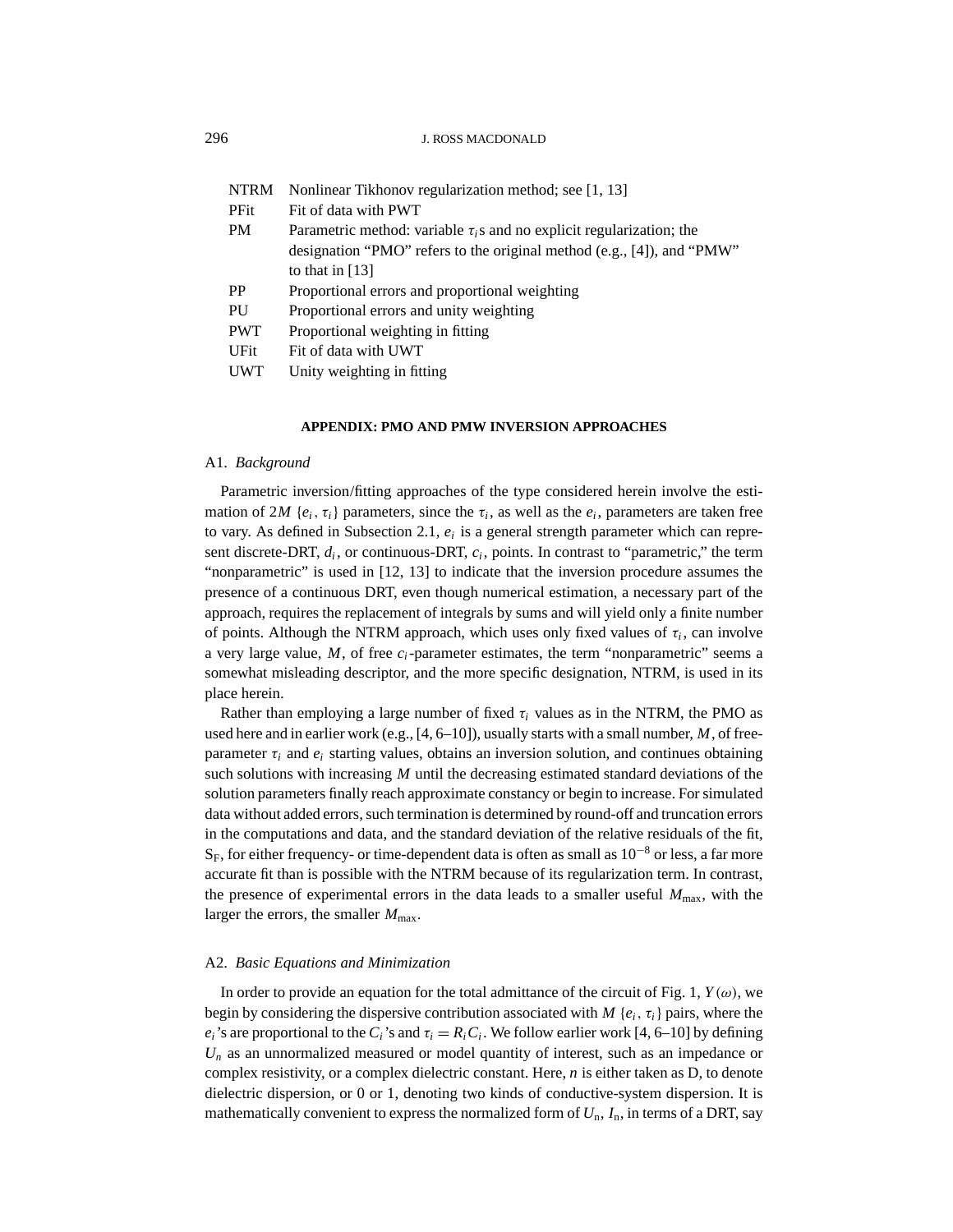$g_n(\tau)$ . Let  $x \equiv \tau/\tau_{on}$ , where  $\tau_{on}$  is a characteristic response time of the fitting model or just a normalization quantity, and define  $y \equiv \ln(x)$  and  $G_n(x) \equiv \tau_{on} g_n(\tau)$ . We may now write

$$
I_n(\omega) \equiv \frac{U_n(\omega) - U_n(\infty)}{U_n(0) - U_n(\infty)} = \int_0^\infty \frac{G_n(x) dx}{[1 + i\omega \tau_{on} x]} = \int_{-\infty}^\infty \frac{F_n(y) dy}{[1 + i\omega \tau_{on} \exp(y)]}, \quad (A.1)
$$

where

$$
U_{n}(\omega) = U'_{n}(\omega) + i\delta_{n}U''_{n}(\omega), \qquad (A.2)
$$

and thus

$$
I_n(\omega) = I'_n(\omega) + i \delta_n I''_n(\omega).
$$
 (A.3)

Since the DRTs are taken normalized in the above, it follows that  $I_n(0) = 1$  and  $I_n(\infty) = 0$ . It is important to emphasize that the choice  $n = D$  specifies that the  $U_D$  response of Eq. (A.1) refers to only that part of the complex dielectric constant  $\epsilon(\omega)$  (or corresponding complex capacitance) associated with dispersion and thus can be represented by a distribution of dielectric-system relaxation times. On the other hand, the choices  $n = 0$  and  $n = 1$  specify response at the complex resistivity  $\rho(\omega)$  (or impedance) level and thus involve, through  $G_0$  and  $G_1$ , distributions of conductive-system relaxation times. We follow the usual sign conventions and set the quantities  $\delta_0$  and  $\delta_1$  in Eqs. (A.2) and (A.3) equal to 1 and  $\delta_D$  equal to  $-1$ . Incidentally, the  $F_n$  distribution above may be simply related to a distribution of activation energies [28] and is given by  $F_n(y) \equiv x G_n(x)$ .

Although it has been shown that if a given data set may be well represented by a dielectricsystem DRT, it can also usually be well represented by a conducting-system one instead [9]; we shall follow the work of [11–13] here and consider only dielectric dispersion, consistent with Fig. 1. We shall thus omit the D subscript from now on and take  $I(\omega) = I_D(\omega)$ . Let  $\epsilon(0) - \epsilon(\infty) \equiv \Delta \epsilon$ , an overall dispersion-strength quantity, and note that the dispersion contribution at the admittance level is just  $i\omega C_V\Delta \epsilon I(\omega)$ , where  $C_V$  is the vacuum capacitance of the system for unity dielectric constant. Then the sum of the  $C_i$ 's is just  $C_V\Delta\epsilon$ . The  $Y_1(\omega)$  part of the Fig. 1 circuit, equal to  $1/Z_1$ , is then given by  $G_{01} + i\omega$   $C_{01} + C_V\Delta\epsilon I(\omega)$ . Here  $C_{01} = C_V \epsilon(\infty)$ , and  $G_{01} \equiv 1/R_{01}$  should not be confused with the  $G_1$  distribution defined above. Finally, the  $Z_2$  of Fig. 1 is given by  $(G_{02} + i\omega C_{02})^{-1} + R_{03}$ , and  $Y(\omega) =$  ${Z_1(\omega) + Z_2(\omega)}^{-1}$ . For convenience, explicit units will be suppressed herein, but the units of capacitances and resistances are all taken as Farads and ohms, respectively.

In this section, we shall use the normalized strength parameters  $e_i$ , but it is readily shown that the unnormalized NTRM strength parameters used in [12, 13],  $h_{ei}$ , are related to the corresponding normalized  $e_i$  ones by  $C_V \Delta \epsilon e_i w_i = h_{ei} w_{Ti}$ , where the  $w_i$  are the quadrature weights introduced in Eq.  $(A.7)$  below and the  $w_{Ti}$ 's are NTRM weights. If we assume that  $w_i = w_{Ti}$ , it follows that  $\Delta C \equiv C_V \Delta \epsilon = \sum_{i=1}^{M} h_{ei} w_i$ , and so  $h_{ei} = C_i = \Delta C e_i$ . For the discrete DRT situation,  $h_{ei} = h_{di}$  and all the  $w_i = 1$ . For the NTRM,  $e_i = c_i$ .

In the present work, we shall use  $Y$  to denote model values and  $Y_d$  to denote data values. We calculate 1000  $Y(\omega)$  synthetic data sets each involving N discrete  $\omega$  values using the Fig. 1 circuit (the model) without added error or with errors (then designated by  $Y_d(\omega)$ ), and these data sets are inverted/fitted by the specific PMO approach instantiated in the LEVM computer program. Such inversions just amount to CNLS fitting of the model to the data in order to obtain estimates of the free parameter values of the model, many or all of which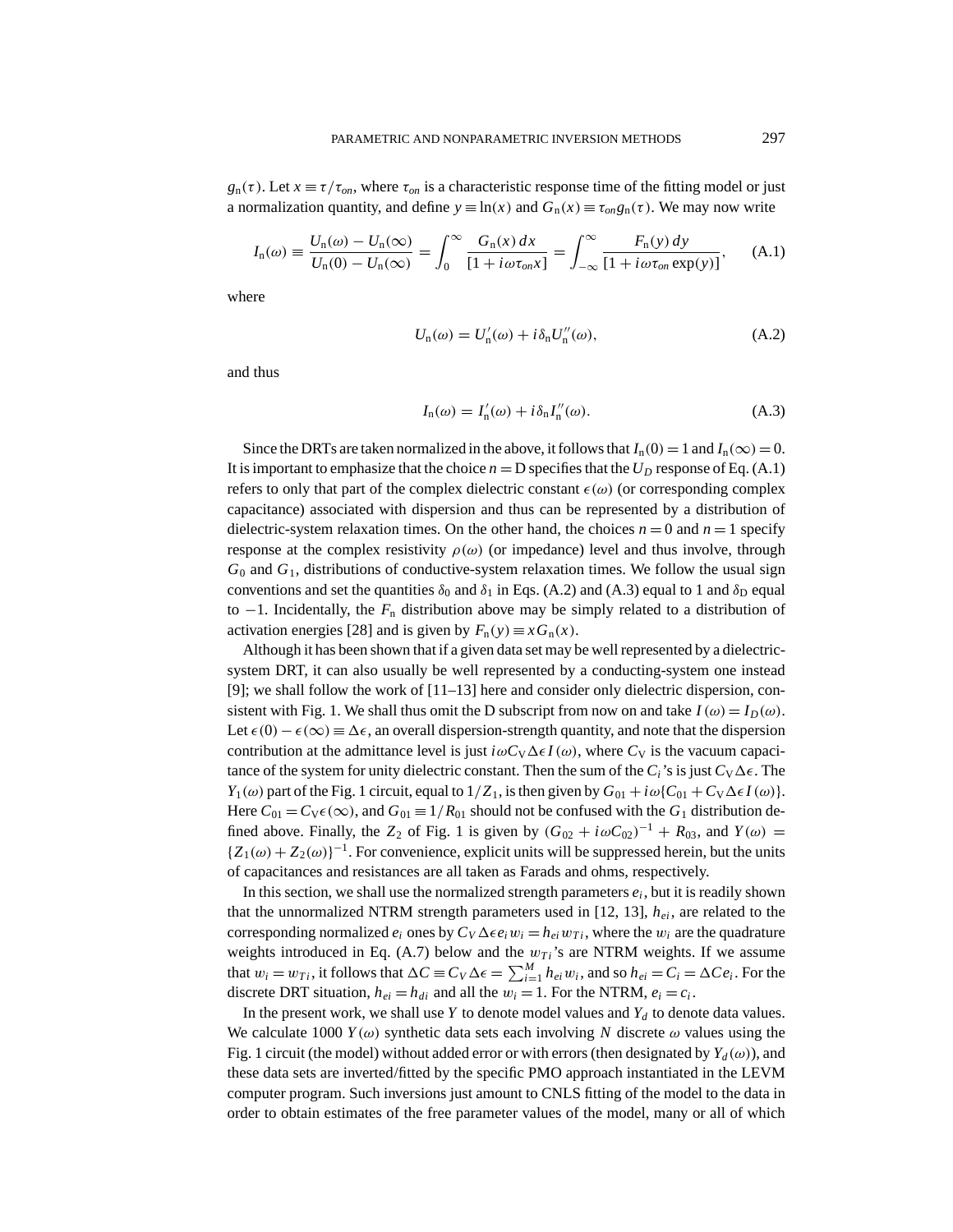may define a distribution of relaxation times such as that in Eq. (A.1). But nonlinear analysis is needed even in linear situations because all probability-density strength parameters are constrained to be positive. For a fixed value of *M*, the objective function which is to be minimized,  $O_M$ , is of the form [14, 15, 18]

$$
O_M = \sum_{k=1}^{N} \left[ (R'_k)^2 + (R''_k)^2 \right],
$$
 (A.4)

where  $R'_k \equiv [Y'_{dk} - Y'_k]/V'_k$  and  $R''_k \equiv [Y''_{dk} - Y''_k]/V''_k$  are weighted residuals. The actual weights involved in the fitting are  $1/V_k^2$  and  $1/V_k^2$ .

LEVM allows many different types of weighting (error models) to be chosen (see, e.g., [14, 15, 18] and the LEVM manual). Here we need only consider unity weighting (UWT), where all the *V*'s are set to unity, and proportional weighting (PWT), where  $V'_k = Y'_{dk}$  and  $V_k'' = Y_{dk}''$  for all *k* values. If we define  $D = 2N - M_T$  as the number of degrees of freedom for a fit of complex data, then the variance of the fit,  $S_F^2$ , is just given by  $O/D$ . This is a standard and common definition of the variance, generalized to complex-data fitting [14, 15, 19]. Although presmoothing of data before least-squares fitting is mentioned in [4] and may possibly be useful for very noisy and irregular data, it should generally be avoided since the least-squares fitting itself provides a kind of smoothing.

For complex data fitting,  $M_T$  is the sum of 2*M* and the number of all other free parameters of the fit. Note that  $S_F$  is the standard deviation of the relative residuals for PWT and is thus actually the relative standard deviation of the fit. Even in the UWT case, we calculate such a relative standard deviation for comparison with PWT values. That  $S_F$  is indeed a proper measure of the relative standard deviation of the weighted fit is shown by the  $S_F$  estimates for Monte Carlo fits of data with known variance listed in Tables I–III herein, as well as by many prior Monte-Carlo fit results.

## A3. *Discrete, Continuous, and Composite Fitting Models*

It remains to discuss the numerical calculation of  $I(\omega)$ . To do so for discrete data,  $\omega_{min} \leq \omega_k \leq \omega_{max}$  with  $1 \leq k \leq N$ , one must approximate the integrals in Eq. (A.1) by numerical quadrature. This is trivial for a purely discrete distribution involving delta-function lines because then, for example, [4, 6],

$$
G(x) = \sum_{i=1}^{i=M} d_i \delta(x - x_i),
$$
\n(A.5)

and so

$$
I(\omega_k) = \sum_{i=1}^{i=M} \frac{d_i}{[1 + i\omega_k \tau_i]},
$$
\n(A.6)

an exact result with no  $\tau_i$  discretization errors involved. Here  $\omega_k \tau_i$  may be written as  $(\omega_k \tau_o)(\tau_i/\tau_o) \equiv \Omega_k x_i$ . For experimental or synthetic immittance data it is conventional to use *N*  $\omega_k$  data points distributed equally or approximately equally on a logarithmic scale between  $\omega_{min}$  and  $\omega_{max}$ . The PMW approach in [13] involves equations equivalent to Eq. (A.6).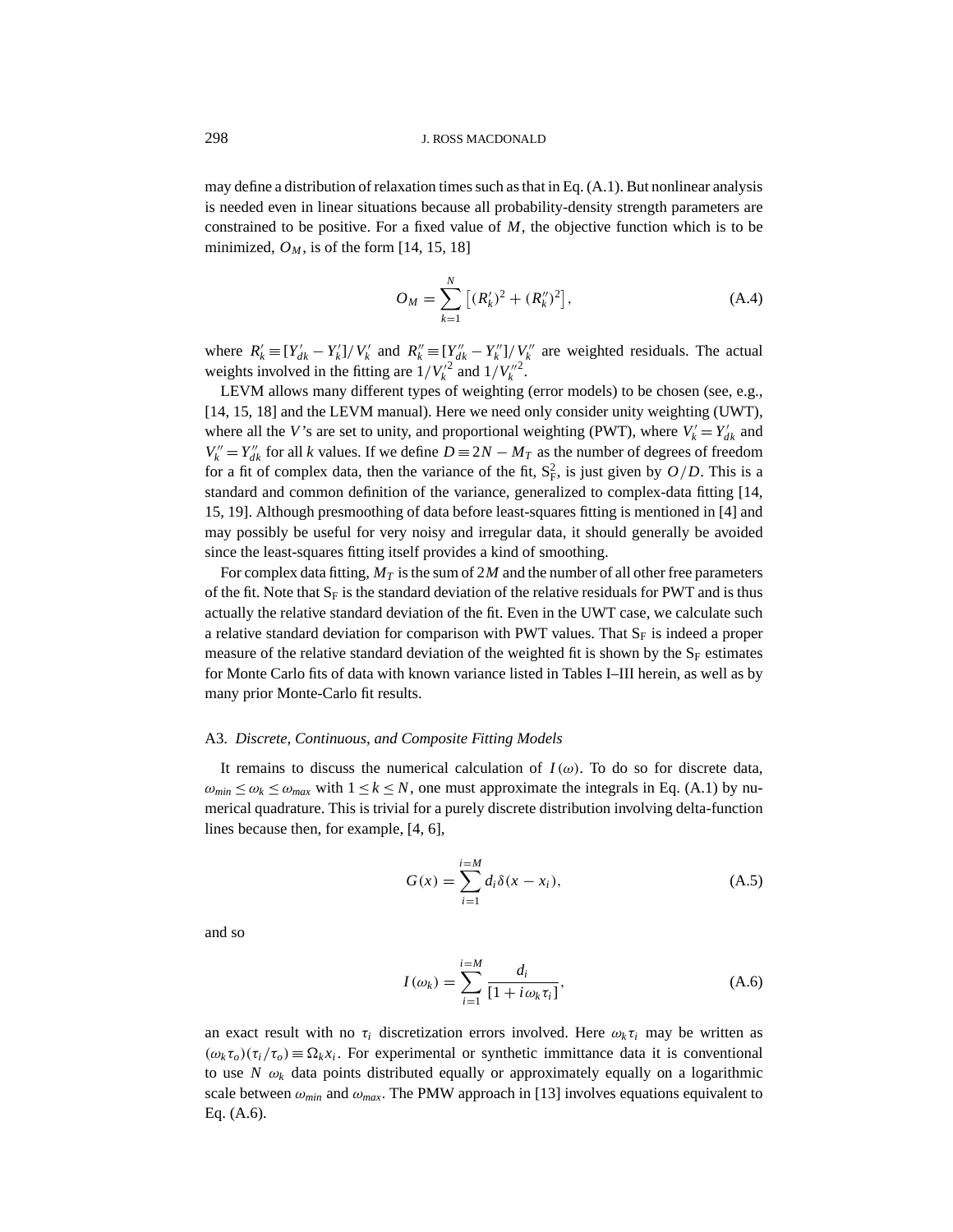The situation is slightly more complicated for continuous or mixed distributions. In [13] the authors use only their equivalent of Eq. (A.6) for their PMW approach, one only appropriate for discrete distributions, although they applied it to continuous ones as well. A straightforward approach for continuous or composite distributions is to initially ignore the difference between any *di* and *ci* strengths present and use an appropriate quadrature approximation for the integral of Eq.  $(A.1)$ , one which involves the weights  $w_i$ . The result, written in terms of  $y_i$ , is

$$
I(\omega_k) = \sum_{i=1}^{i=M} \frac{e_i w_i}{\left[1 + i \omega_k \tau_o e^{y_i}\right]}.
$$
\n(A.7)

This result reduces to that of (A.6) when all the quadrature weights are set to unity, but remember that the τ*i*'s are *not* distributed with constant spacing, as is the case for the present PMO and the PMW, which both take the  $\tau_i$ 's as free parameters. Nor is constant spacing present for the NTRM of [13] which uses fixed τ*<sup>i</sup>* points, apparently distributed uniformly on a logarithmic scale. To treat these situations properly a special generalized quadrature procedure is needed, as described in [19]. When Eq. (A.7) is used for a possibly composite DRT, it is easy to distinguish *di* and *ci* points, as discussed and demonstrated in the main text.

In  $[11–13]$  the authors used expressions similar to Eq.  $(A.7)$  as that part of their NTRM analyses which did not include their regularization term. But in [11, 12] they omitted any quadrature weights for these analyses and instead used their equivalent of Eq. (A.6). They thus implicitly estimated discrete rather than continuous distributions. It is only in [13] that  $w_i$  terms appear, in consonance with the earlier approach of [4]. That earlier work is not mentioned at this point nor is the change from the earlier analysis methods of [11, 12] noted. In [13] the authors do, however, identify the weights as arising from the discretization but do not discuss their calculation. In contrast, in [4] and in the LEVM manual several specific quadrature procedures and the resulting weights associated with them are discussed.

It is worth mentioning that when a converged inversion of data to yield a DRT estimate has been carried out using either Eq. (A.6) or (A.7), that solution is readily converted, using LEVM with minimum additional calculation, to the one involving the other expression. Note, however, that conversion of the point estimates of a true continuous distribution, where estimation is ill-conditioned and ill-posed, to Eq.  $(A.6)$  points is not physically meaningful.

On the other hand, a  $\{d_i, \tau_i\}$  fit of data involving a continuous distribution provides an approximation to the appropriate set of  ${c_i, \tau_i}$  points defining the distribution. Once a distribution has been accurately estimated and is available in either numeric or analytical form, it can be used to transform response from the frequency to the time domain or vice versa [6]. This capability is particularly valuable for data spanning many decades, a situation where numerical Fourier transformation is usually impractical [2, 4, 6].

Incidentally, CNLS fitting of equations equivalent to (A.6) with all parameters free to vary has been used since the early 1980s [29], but such PM analysis involving Eq. (A.7) seems to have been first introduced in 1993, the PMO [4]. An approach equivalent to the use of Eq. (A.6) with all  $d_i$  and  $\tau_i$  parameters free, together with nonlinear least squares fitting, was independently described in 1989 for viscoelastic situations [30]. The requirement that all  $e_i$  and  $\tau_i$  parameters be positive, necessary for a physically realizable probability density, was not mentioned in [13, 30]. All the present dispersion approaches are applicable to mechanical as well as electrical dispersion/relaxation situations.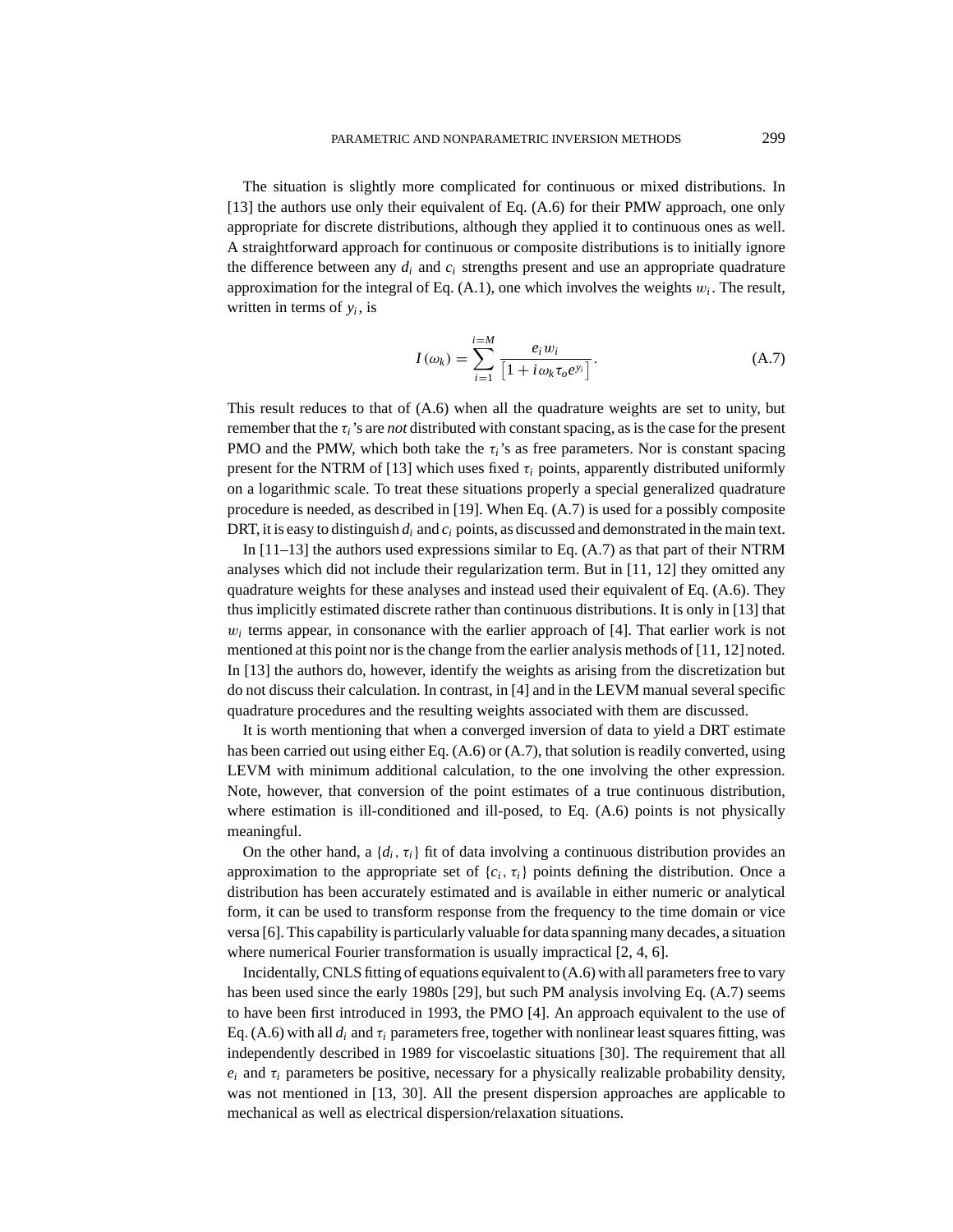How can one explain the differences between the PMW, PMO, and NTRM results, particularly those for continuous and composite distributions? First, the PMO and PMW involve the unique feature of allowing the  $\tau_i$  parameters to be free variables during fitting [4]. Second, the PMO uses a very stringent double-precision iterative convergence criterion, namely that convergence is not declared until changes in the objective function only occur at the 11th decimal place or beyond. Third, since the PMW approach does not employ quadrature weights at all when it is used for continuous distributions and the NTRM may not use quadrature weights appropriate for non-constant  $\tau_i$  spacing [19], their results are thus likely to be less appropriate and accurate than those of the PMO, which takes proper account of variable spacing. Fourth, the Ref. [13] condition for changing the value of *M* is evidently less effective for the PMW approach than that used for determining the most appropriate *M* value using the PMO. For example, out of 1000 MC fits of the continuous distribution data, the authors of [13] found only 15 with their maximum value of  $M = 6$ , while PMO inversion yielded nearly a full 1000 converged fits with  $M = 11$ , the most appropriate choice (see Figs. 4 and 5). Further, the estimated values and uncertainties of the PMO  $\{e_i, \tau_i\}$  parameters were orders of magnitude better than those of the PMW. Finally, the present results have demonstrated that the PMO is capable of estimating a useful number of accurate  $\{e_i, \tau_i\}$  values, while the NTRM can yield many more continuous-distribution points at the cost of decreased accuracy and inadequate resolution of closely spaced discrete DRT lines.

#### **REFERENCES**

- 1. C. W. Groetsch, *The Theory of Tikhonov Regularization for Fredholm Equations of the First Kind* (Pitman, Boston, 1984).
- 2. J. R. Macdonald, Power-law exponents and hidden bulk relaxation in the impedance spectroscopy of solids, *J. Electroanal. Chem*. **378**, 17 (1994).
- 3. B. A. Boukamp and J. R. Macdonald, Alternatives to Kronig–Kramers transformations and testing, and estimation of distributions, *Solid State Ionics* **74**, 85 (1994).
- 4. J. R. Macdonald, Exact and approximate nonlinear least-squares inversion of dielectric relaxation spectra, *J. Chem. Phys*. **102**, 6241 (1995).
- 5. J. R. Macdonald, Solution of an "impossible" diffusion-inversion problem, *Comput. Phys*. **9**, 546 (1995).
- 6. J. R. Macdonald, Analysis of dispersed, conducting-system frequency-response data, *J. Non-Cryst. Solids* **197**, 83 (1996); erratum, *J. Non-Cryst. Solids* **204**, 309 (1996). [ $G_D$  in Eq. (A2) should be  $G_{CD}$ , the present *G*<sup>1</sup> quantity.]
- 7. J. R. Macdonald, Analysis of immittance spectroscopy data: Model comparisons, universality, and estimation of distributions of activation energies, in *Electrically Based Microstructural Characterization, Proceedings, Fall meeting, November 1995* (Materials Research Society, Pittsburgh, PA, 1996), Vol. 411, p. 71.
- 8. J. R. Macdonald, The Ngai coupling model of relaxation: Generalizations, alternatives, and their use in the analysis of non-Arrhenius conductivity in glassy, fast-ionic materials, *J. Appl. Phys*. **84**, 812 (1998). [The word "out" in the third line from the bottom of the first column on p. 820 should be "but."]
- 9. J. R. Macdonald, Dispersed electrical-relaxation response: Discrimination between conductive and dielectric relaxation processes, *Braz. J. Phys*. **29**, 332 (1999).
- 10. J. R. Macdonald, Critical examination of the mismatch-and-relaxation frequency-response model for dispersive materials, *Solid State Ionics* **124**, 1 (1999).
- 11. D. Maier, P. Hug, M. Fiederle, C. Eiche, D. Ebling, and J. Weese, High resolution method for the analysis of admittance spectroscopy data, *J. Appl. Phys*. **77**, 3851 (1995).
- 12. J. Winterhalter, D. G. Ebling, D. Maier, and J. Honerkamp, An improved analysis of admittance data for high resistivity materials by a nonlinear regularization method, *J. Appl. Phys*. **82**, 5488 (1997).